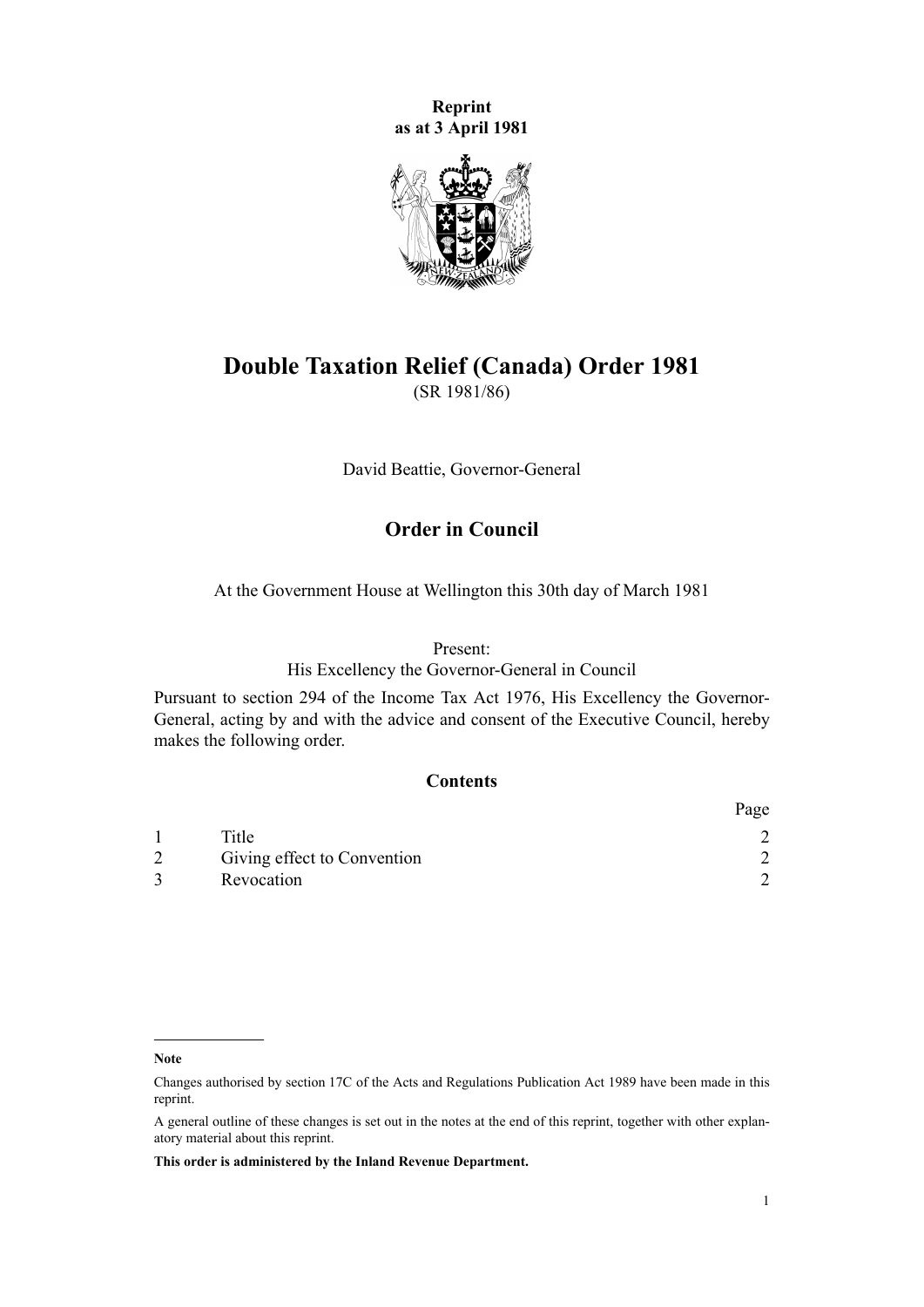[3](#page-2-0)

#### **[Schedule](#page-2-0)**

<span id="page-1-0"></span>**[Convention between the Government of New Zealand and the](#page-2-0) [Government of Canada for the avoidance of double taxation](#page-2-0) [and the prevention of fiscal evasion with respect to taxes on](#page-2-0) [income](#page-2-0)**

#### **Order**

#### **1 Title**

This order may be cited as the Double Taxation Relief (Canada) Order 1981.

#### **2 Giving effect to Convention**

It is hereby declared that the arrangements specified in the Convention set out in the [Schedule,](#page-2-0) being arrangements that have been made with the Government of Canada with a view to affording relief from double taxation in relation to income tax and excess retention tax imposed under the Income Tax Act 1976 and the income taxes imposed by the Government of Canada, shall in relation to income tax and excess retention tax imposed under that Act, and notwithstanding anything in that Act or any other enactment, have effect according to the tenor of the Convention.

#### **3 Revocation**

The Double Taxation Relief (Canada) Order 1948 is hereby revoked.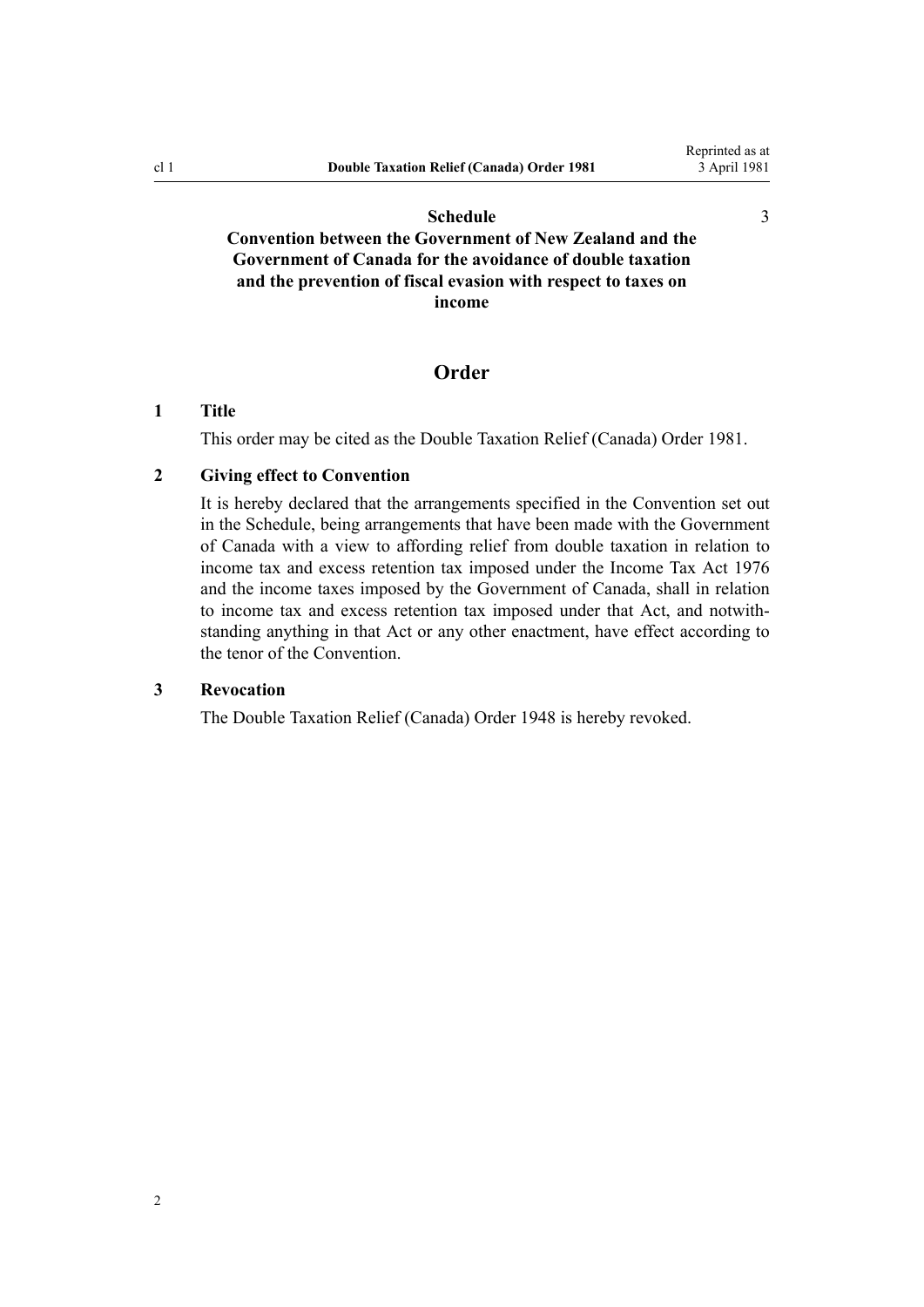## **Schedule**

# <span id="page-2-0"></span>**Convention between the Government of New Zealand and the Government of Canada for the avoidance of double taxation and the prevention of fiscal evasion with respect to taxes on income**

The Government of New Zealand and the Government of Canada,

Desiring to conclude a Convention for the avoidance of double taxation and the prevention of fiscal evasion with respect to taxes on income,

Have agreed as follows

#### **Article 1**

#### **Personal scope**

This Convention shall apply to persons who are residents of one or both of the Contracting States.

#### **Article 2**

## **Taxes covered**

- 1. The existing taxes to which this Convention shall apply are:
	- (a) in the case of Canada:

the income taxes imposed by the Government of Canada,

(b) in the case of New Zealand:

the income tax and the excess retention tax.

- 2. The Convention shall apply also to any identical or substantially similar taxes which are imposed after the date of signature of this Convention in addition to, or in place of, the existing taxes by either Contracting State or which are imposed by any territory to which this Convention is extended under Article 25. The Contracting States shall notify each other of changes which have been made in their respective taxation laws.
- 3. For the purposes of subparagraph (b) of paragraph 1, the income tax does not include the bonus issue tax.

#### **Article 3**

#### **General definitions**

- 1. In this Convention unless the context otherwise requires:
	- (a) (i) the term "Canada" used in a geographical sense means the territory of Canada, including any area outside the territorial waters of Canada which under the laws of Canada is an area within which the rights of Canada with respect to the seabed and subsoil and their natural resources may be exercised;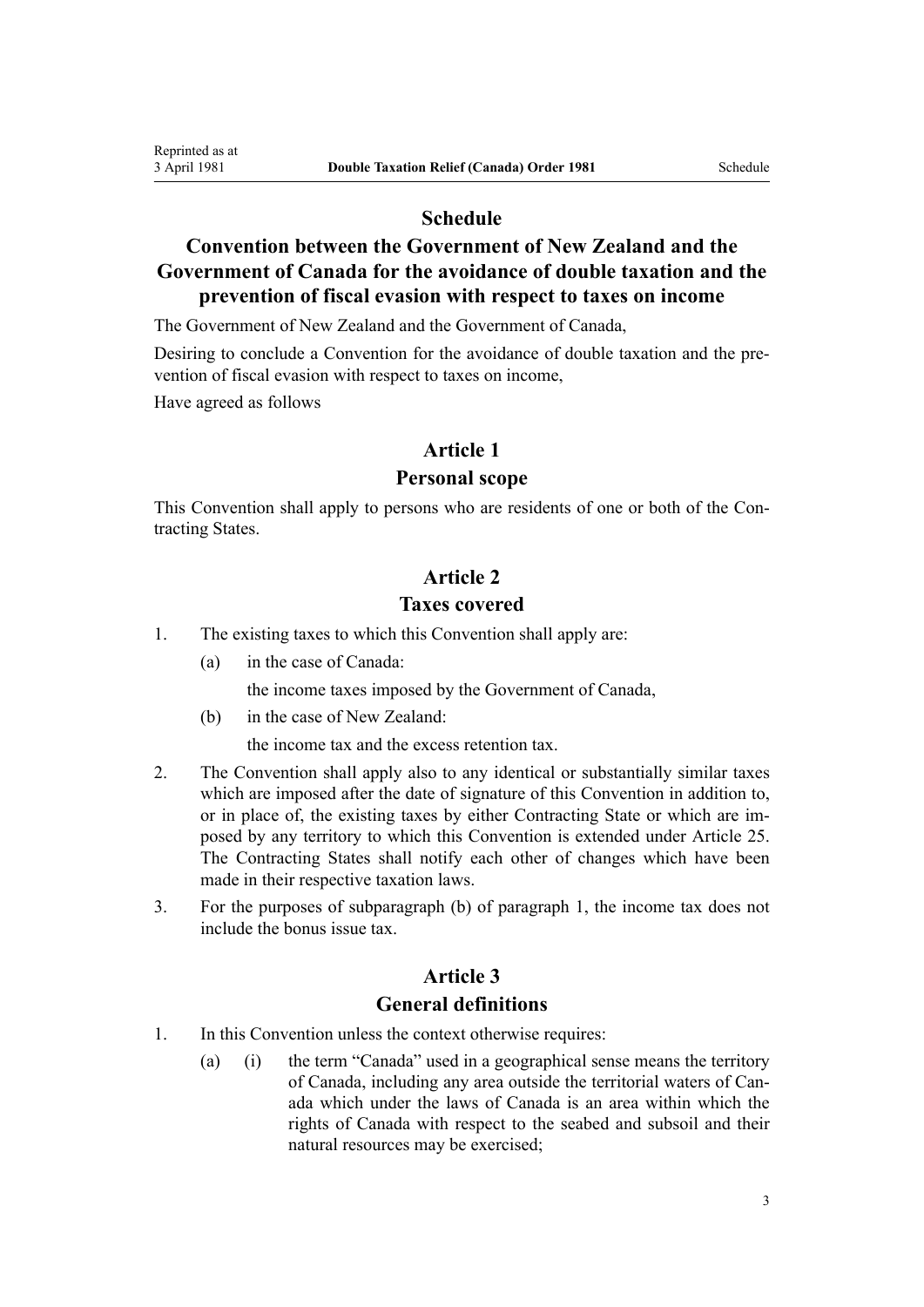- (ii) the term "New Zealand", when used in a geographical sense, means the metropolitan territory of New Zealand (including the outlying islands) but does not include the Cook Islands, Niue or Tokelau; it also includes areas adjacent to the territorial sea of the metropolitan territory of New Zealand (including the outlying islands) which by New Zealand legislation and in accordance with international law have been, or may hereafter be, designated as areas over which New Zealand has sovereign rights for the purposes of exploring them or of exploring, exploiting, conserving and managing the natural resources of the sea, or of the seabed and subsoil;
- (b) The terms "Contracting State", "a Contracting State" and "the other Contracting State" mean Canada or New Zealand as the context requires;
- (c) The term "person" includes an individual, a company, an estate, a trust or any other body of persons;
- (d) The term "company" means any body corporate or any other entity which is treated as a body corporate for tax purposes; in French the term "societe" also means a "corporation" within the meaning of Canadian law;
- (e) The terms "enterprise of a Contracting State" and "enterprise of the other Contracting State" mean respectively an enterprise carried on by a resident of a Contracting State and an enterprise carried on by a resident of the other Contracting State;
- (f) The term "competent authority" means:
	- (i) in the case of Canada, the Minister of National Revenue or his authorised representative;
	- (ii) in the case of New Zealand, the Commissioner of Inland Revenue or his authorised representative, and
	- (iii) in the case of a territory to which this Convention is extended under Article 25, the competent authority for the administration in such territory of the taxes which are the subject of the Convention;
- (g) The term "Canadian tax" means tax imposed by Canada being tax to which this Convention applies by virtue of Article 2; the term "New Zealand tax" means tax imposed by New Zealand being tax to which this Convention applies by virtue of Article 2;
- (h) The term "tax" means Canadian tax or New Zealand tax as the context requires;
- (i) The term "international traffic" means any transport by a ship or aircraft operated by an enterprise of a Contracting State except to the extent that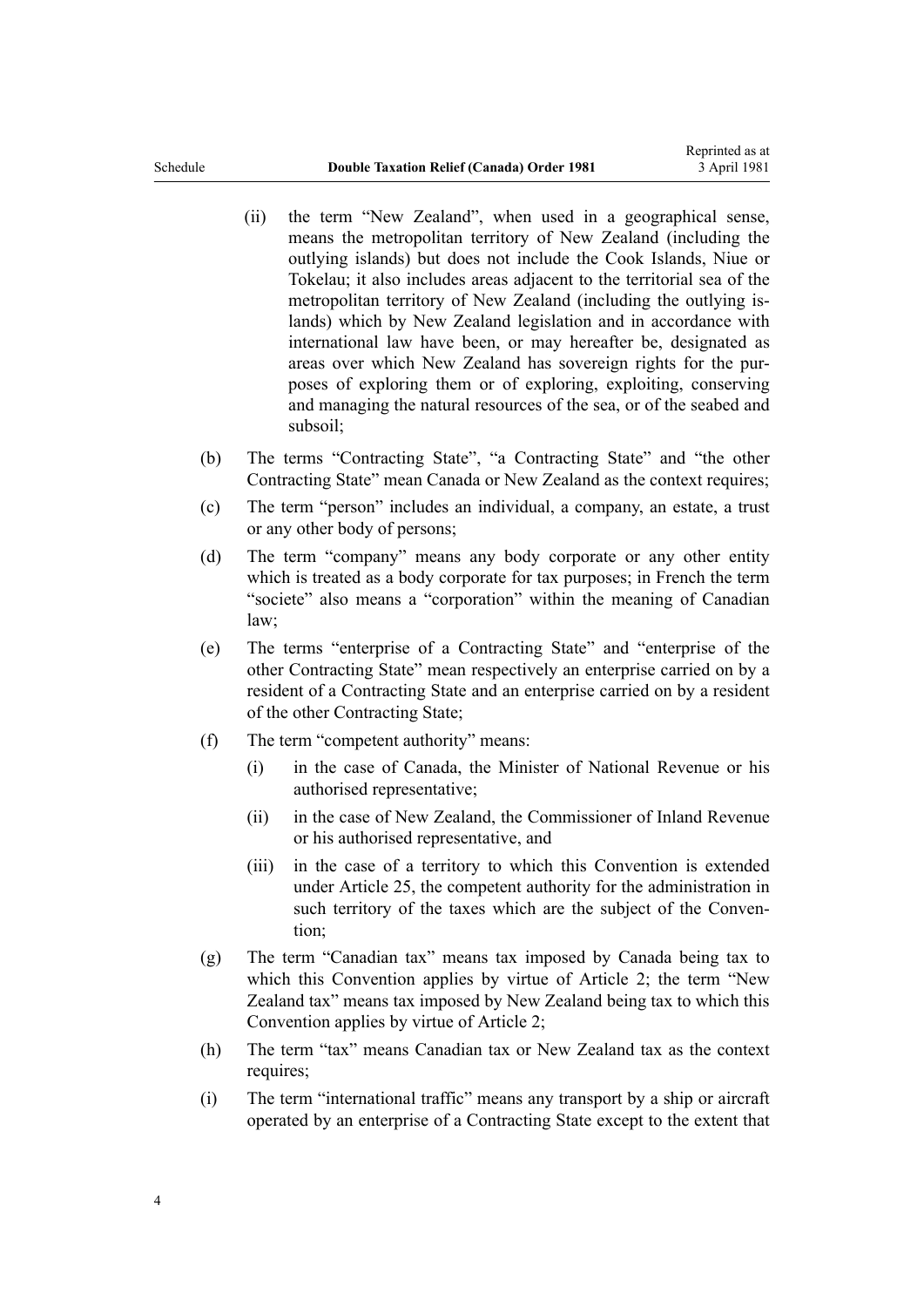the ship or aircraft is used principally for any transport exclusively between places in the other Contracting State;

- (j) The term "industrial or commercial profits" means income derived by an enterprise from the carrying on of a business, but does not include dividends, interest, royalties (as defined in Article 12), income referred to in Article 6, income referred to in Article 13, rents, profits from operating ships, boats or aircraft, or remuneration from personal (including professional) services;
- (k) The term "national" means—

Reprinted as at

- (i) in relation to New Zealand, any individual who is a New Zealand citizen;
- (ii) in relation to Canada, any individual who is a Canadian citizen.
- (l) Words in the singular include the plural and words in the plural include the singular.
- 2. In determining, for the purposes of Articles 10, 11 or 12, whether dividends, interest or royalties are beneficially owned by a resident of a Contracting State, dividends, interest or royalties in respect of which a trustee is subject to tax in that Contracting State shall be treated as being beneficially owned by that trustee.
- 3. In this Convention, the terms "Canadian tax" and "New Zealand tax" do not include any amount which represents a penalty or interest imposed under the law of either Contracting State relating to the taxes to which this Convention applies by virtue of Article 2.
- 4. As regards the application of the Convention by a Contracting State any term not defined therein shall, unless the context otherwise requires, have the meaning which it has under the law of that State concerning the taxes to which the Convention applies.

## **Article 4 Resident**

- 1. For the purposes of this Convention, the terms "resident of Canada" and "resident of New Zealand" mean respectively any person who is resident in Canada for the purposes of Canadian tax and any person who is resident in New Zealand for the purposes of New Zealand tax.
- 2. Where by reason of the provisions of paragraph 1 an individual is a resident of both Contracting States, then his status shall for the purposes of this Convention, be determined as follows:
	- (a) he shall be deemed to be solely a resident of the State in which he has a permanent home available to him; if he has a permanent home available to him in both States, he shall be deemed to be solely a resident of the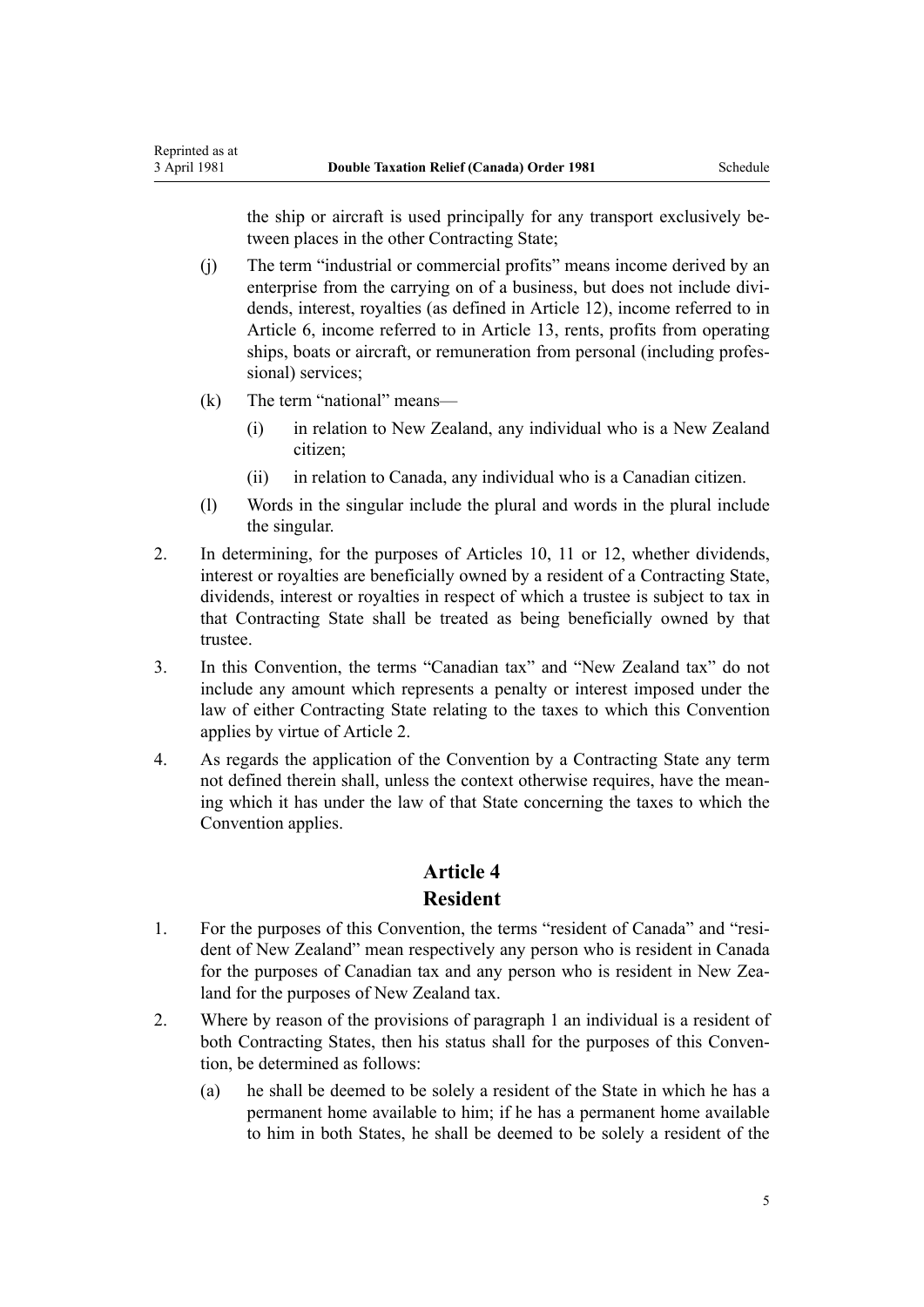State with which his personal and economic relations are closer (centre of vital interests);

- (b) if the State in which he has his centre of vital interests cannot be determined, or if he has not a permanent home available to him in either State, he shall be deemed to be solely a resident of the State in which he has an habitual abode;
- (c) if he has an habitual abode in both States or in neither of them, he shall be deemed to be solely a resident of the State of which he is a national;
- (d) if he is a national of both States or of neither of them, the competent authorities of the Contracting States shall settle the question by mutual agreement.
- 3. Where, by reason of paragraph 1, a person other than an individual is a resident of both Contracting States, the competent authorities of the Contracting States shall by mutual agreement endeavour to settle the question having regard to its place of effective management, the place where it is incorporated or otherwise constituted and any other relevant factors.

#### **Article 5**

### **Permanent establishment**

- 1. For the purposes of this Convention, the term "permanent establishment" means a fixed place of business through which the business of an enterprise is wholly or partly carried on.
- 2. A permanent establishment shall include especially:
	- (a) a place of management;
	- (b) a branch;
	- (c) an office;
	- (d) a factory;
	- (e) a workshop;
	- (f) a mine, an oil or gas well, a quarry or any other place of extraction of natural resources;
	- (g) a building site or construction, installation or assembly project which exists for more than six months.
- 3. The term "permanent establishment" shall be deemed not to include:
	- (a) the use of facilities solely for the purpose of storage, display or delivery of goods or merchandise belonging to the enterprise;
	- (b) the maintenance of a stock of goods or merchandise belonging to the enterprise solely for the purpose of storage, display or delivery;
	- (c) the maintenance of a stock of goods or merchandise belonging to the enterprise solely for the purpose of processing by another enterprise;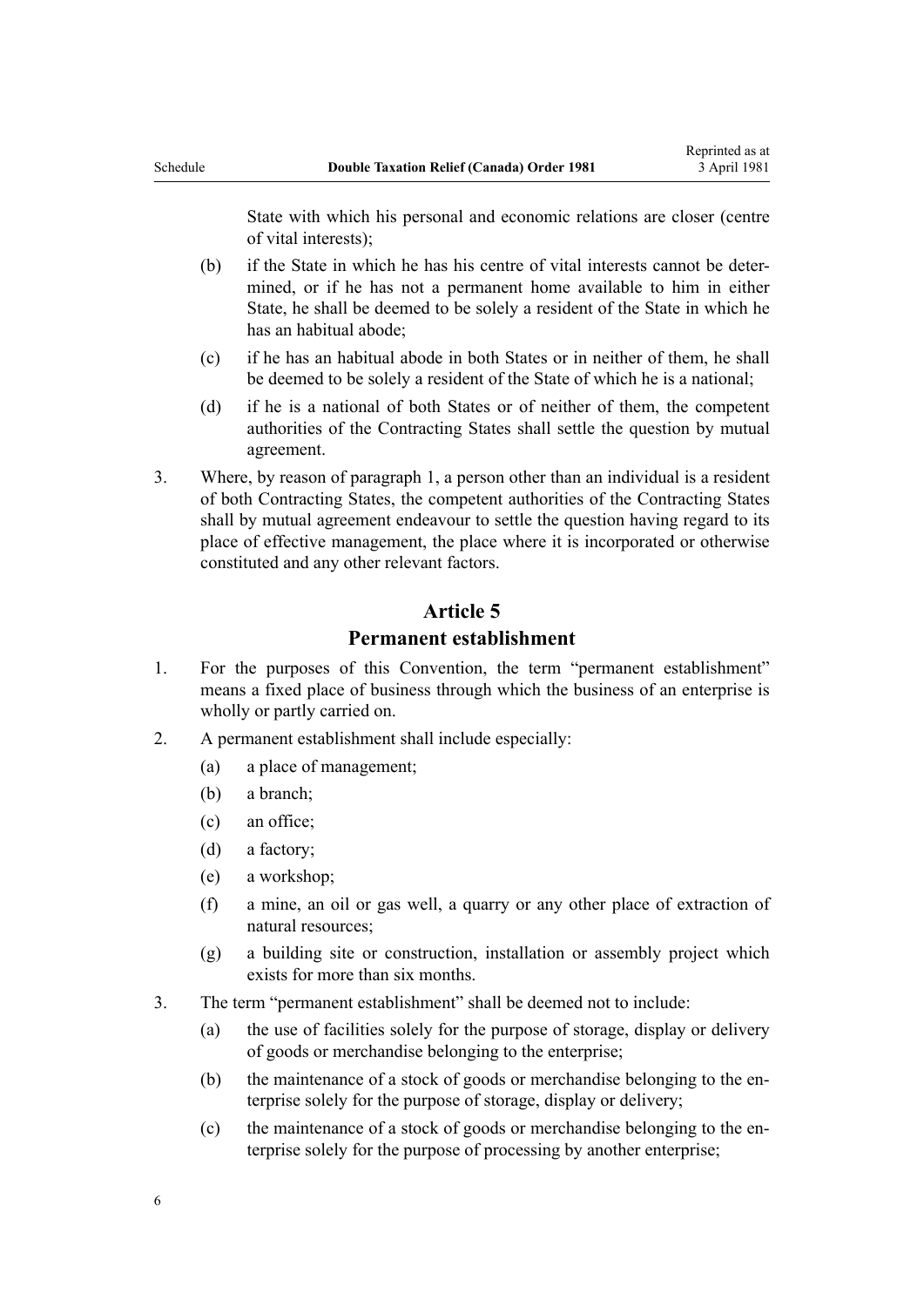- (d) the maintenance of a fixed place of business solely for the purpose of purchasing goods or merchandise or for collecting information for the enterprise;
- (e) the maintenance of a fixed place of business solely for the purpose of activities which have a preparatory or auxiliary character for the enterprise, such as advertising, the supply of information or scientific research.
- 4. An enterprise of a Contracting State shall be deemed to have a permanent establishment in the other Contracting State if:
	- (a) it carries on supervisory activities in that other State for more than six months in connection with a construction, installation or assembly project which is being undertaken in that other State; or
	- (b) substantial equipment or machinery is for more than six months in that other State being used or installed by, for or under contract with the enterprise.
- 5. A person acting in a Contracting State on behalf of an enterprise of the other Contracting State—other than an agent of an independent status to whom paragraph 6 applies—shall be deemed to be a permanent establishment of that enterprise in the first-mentioned State if—
	- (a) he has, and habitually exercises in that first-mentioned State, an authority to conclude contracts on behalf of the enterprise, unless his activities are limited to the purchase of goods or merchandise on behalf of the enterprise; or
	- (b) he maintains in that first-mentioned State a stock of goods or merchandise belonging to the enterprise from which he regularly fills orders on behalf of the enterprise; or
	- (c) in so acting—
		- (i) he manufactures, assembles, processes, packs or distributes in that first-mentioned State any goods or merchandise; or
		- (ii) he performs, in that first-mentioned State, any mining or quarrying operations or any operations carried on in association with mining or quarrying operations, or performs, in that first-mentioned State, any operations for the extraction, removal or other exploitation of standing timber or of any natural resource.
- 6. An enterprise of a Contracting State shall not be deemed to have a permanent establishment in the other Contracting State merely because it carries on business in that other State through a broker, general commission agent or any other agent of an independent status where any such person is acting in the ordinary course of his business as a broker, a general commission agent or other agent of independent status.
- 7. The fact that a company which is a resident of a Contracting State controls or is controlled by a company which is a resident of the other Contracting State, or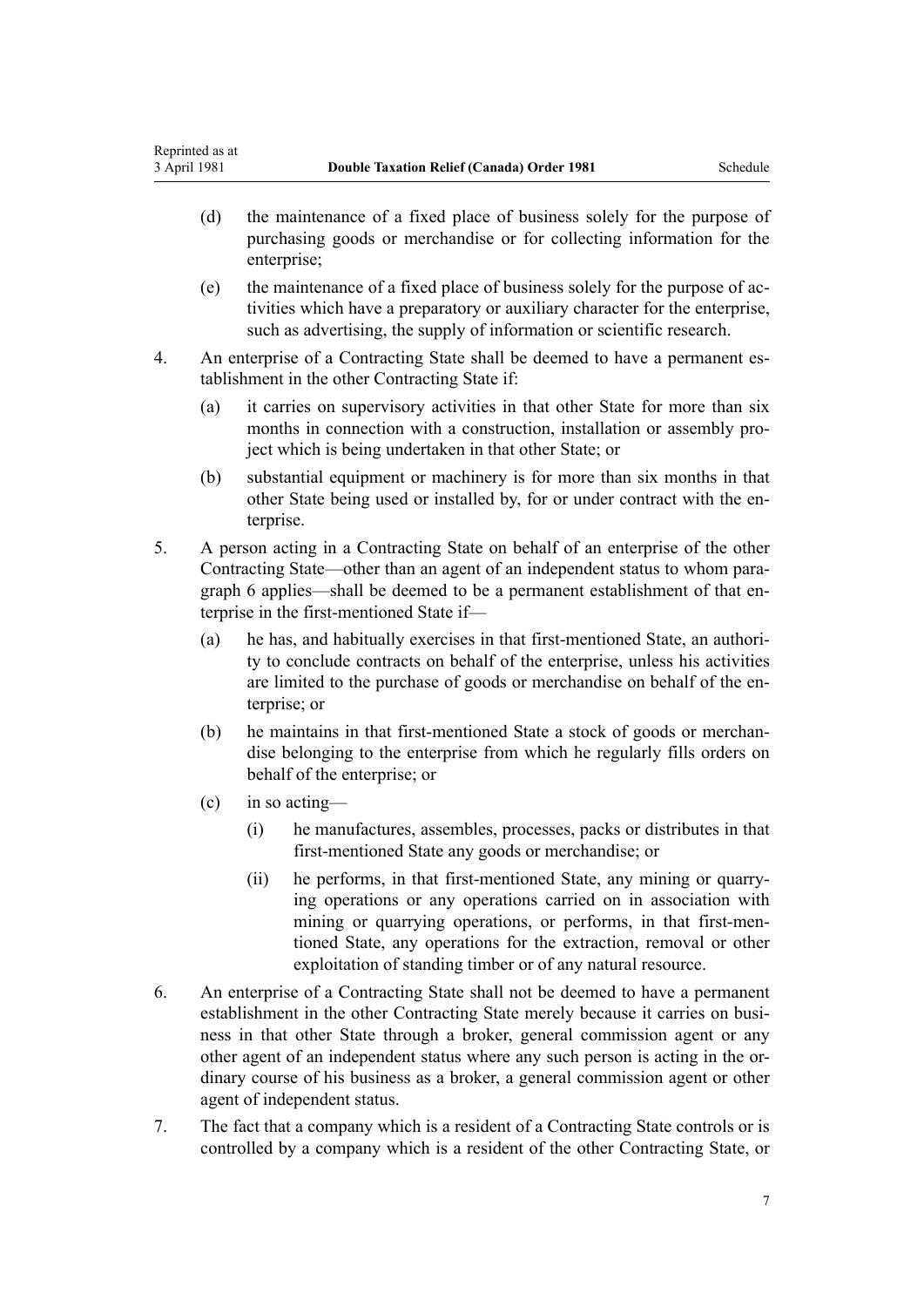which carries on business in that other State (whether through a permanent establishment or otherwise) shall not of itself constitute either company a permanent establishment of the other.

# **Article 6**

## **Income from real property**

- 1. Income derived by a resident of a Contracting State from real property (including income from agricultural, pastoral or other farming activities and from forestry) situated in the other Contracting State may be taxed in that other State.
- 2. (a) Subject to subparagraphs (b) and (c) of this paragraph, the term "real property" as used in this Article—
	- (i) in the case of property situated in Canada, means any property which under the laws of Canada is regarded as real property;
	- (ii) in the case of property situated in New Zealand, includes every estate or interest in real property or in land and every structure or building erected on, and every improvement to, that land;
	- (b) the term "real property" as so used shall in any case include—
		- (i) property accessory to real property;
		- (ii) livestock and equipment used in agricultural, pastoral or other farming activities, or in forestry;
		- (iii) rights to which the provisions of the general law respecting real property apply;
		- (iv) usufruct of real property and any other right of taking any profit or produce from real property; and
		- (v) rights to payments of any kind to the extent to which such payments are consideration for the operation of, or the right to operate, any mine, oil well, gas well, or quarry, or for the extraction, removal, or other exploitation of, or the right to extract, remove, or otherwise exploit, standing timber or any natural resource;
	- (c) the term "real property" as so used shall not include ships, boats or aircraft.
- 3. The provisions of paragraph 1 shall apply to income derived from the direct use of real property or from the letting or subletting of real property or from the bailment of livestock, or from the use in any other form of, or the grant of any right whatsoever in respect of real property.
- 4. The provisions of paragraphs 1 and 3 shall also apply to the income from real property of an enterprise and to income from real property used for the performance of independent personal services.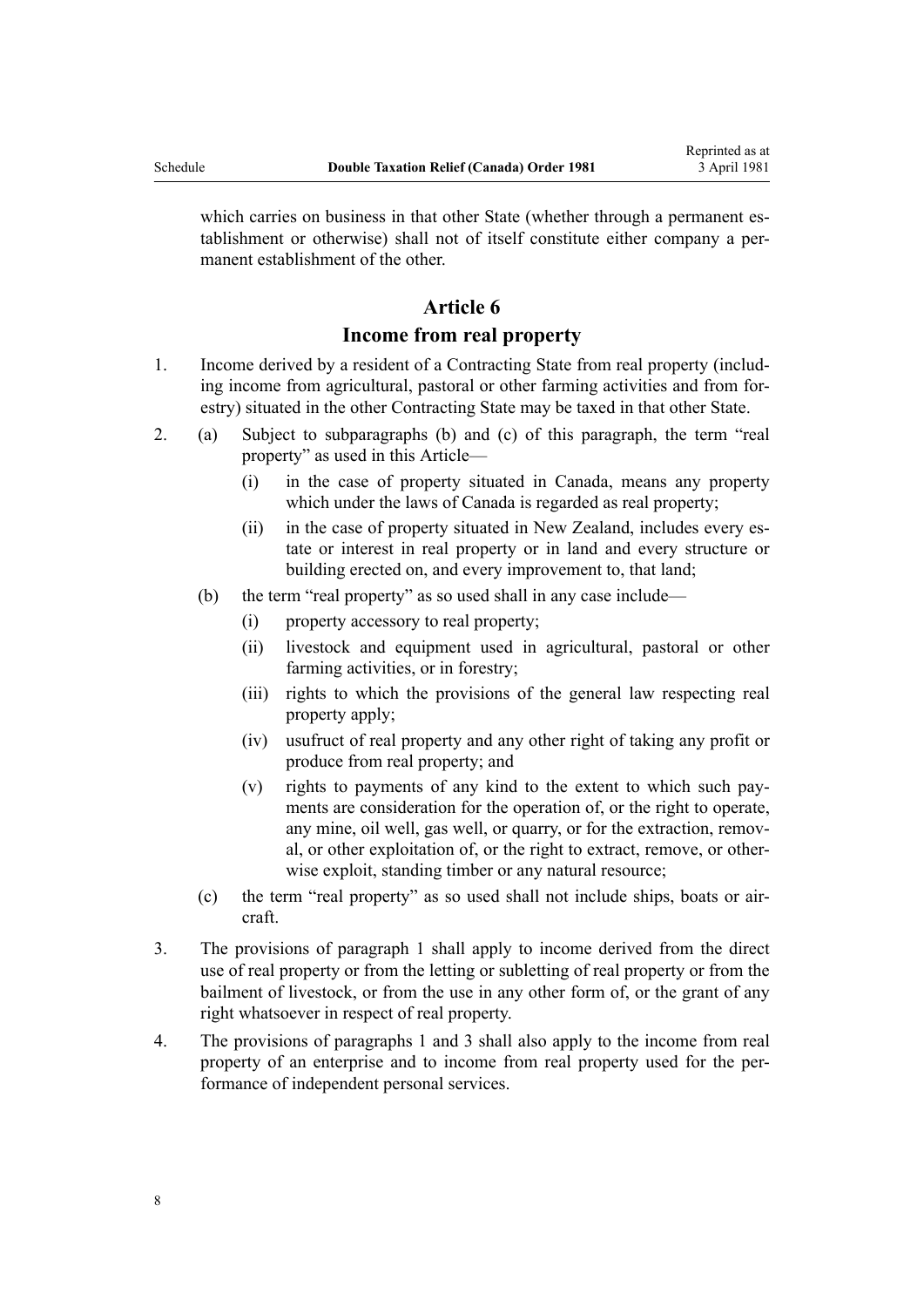#### **Business profits**

- 1. Industrial or commercial profits of an enterprise of a Contracting State shall be subject to tax only in that State unless the enterprise carries on business in the other Contracting State through a permanent establishment situated therein. If the enterprise carries on business as aforesaid, the profits of the enterprise may be taxed in the other State but only so much of them as is attributable to that permanent establishment.
- 2. Where an enterprise of a Contracting State carries on business in the other Contracting State through a permanent establishment situated therein, there shall be attributed to that permanent establishment the industrial or commercial profits which it might be expected to make if it were an independent enterprise engaged in the same or similar activities under the same or similar conditions and dealing at arm's length with the enterprise of which it is a permanent establishment; and the profits so attributed shall be deemed to be income derived from sources in that other State and may be taxed accordingly.
- 3. In determining the industrial or commercial profits attributable to a permanent establishment in a Contracting State, there shall be allowed as deductions all expenses of the enterprise, including executive and general administrative expenses, which would be deductible if the permanent establishment were an independent enterprise and which are reasonably connected with the permanent establishment, whether incurred in the State in which the permanent establishment is situated or elsewhere.
- 4. If the information available to the competent authority of the State concerned is inadequate to determine the industrial or commercial profits to be attributed to the permanent establishment, nothing in this Article shall affect the application of the law of that State in relation to the liability of the enterprise to pay tax in respect of the permanent establishment on an amount determined by the exercise of a discretion or the making of an estimate by the competent authority of that State. Provided that the discretion shall be exercised or the estimate shall be made, so far as the information available to the competent authority permits, in accordance with the principle stated in this Article.
- 5. Industrial or commercial profits shall not be attributed to a permanent establishment by reason of the mere purchase by that permanent establishment of goods or merchandise for the enterprise.
- 6. Nothing in this Article shall apply to either Contracting State to prevent the operation in the Contracting State of any provisions of its law at any time in force relating to the taxation of any income from the business of any form of insurance. Provided that if the law in force in either Contracting State at the date of signature of this Convention relating to the taxation of that income is varied (otherwise than in minor respects so as not to affect its general character), the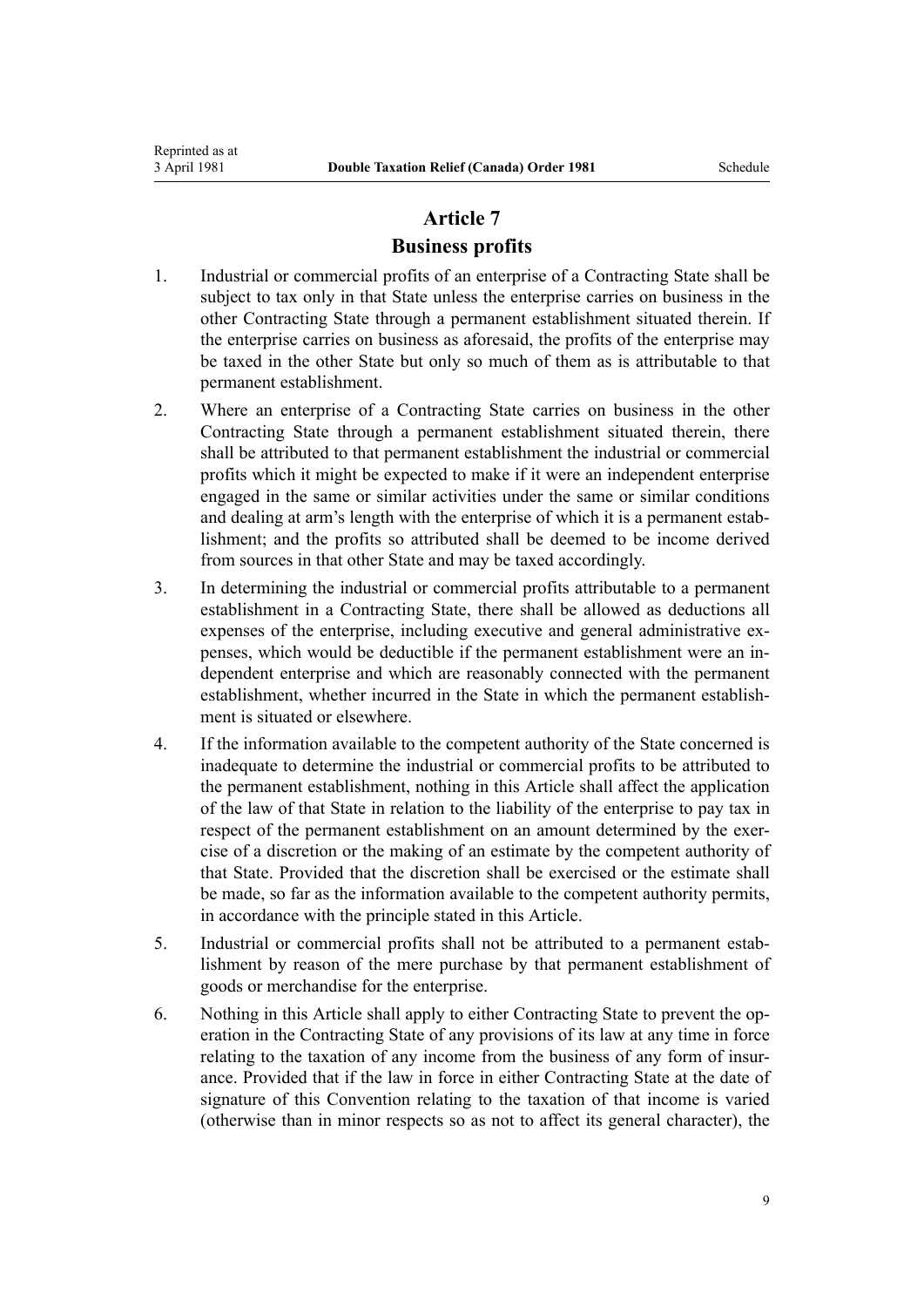Contracting States shall consult with each other with a view to agreeing to such amendment of this paragraph as may be appropriate.

# **Article 8**

#### **Shipping and air transport**

- 1. Profits derived by an enterprise of a Contracting State from the operation of ships or aircraft in international traffic shall be taxable only in that State.
- 2. To the extent that they are not covered by paragraph 1 profits from any transport by ships or aircraft exclusively between places in a Contracting State may be taxed in that State.
- 3. The provisions of paragraphs 1 and 2 shall also apply to profits referred to in those paragraphs derived by an enterprise of a Contracting State from its participation in a pool, a joint business or in an international operating agency.

# **Article 9 Associated enterprises**

- 1. Where—
	- (a) an enterprise of a Contracting State participates directly or indirectly in the management, control or capital of an enterprise of the other Contracting State, or
	- (b) the same persons participate directly or indirectly in the management, control or capital of an enterprise of a Contracting State and an enterprise of the other Contracting State,

and in either case conditions are made or imposed between the two enterprises in their commercial or financial relations which differ from those which would be made between independent enterprises, then any profits which would, but for those conditions, have accrued to one of the enterprises, but, by reason of those conditions, have not so accrued, may be included in the profits of that enterprise and taxed accordingly.

- 2. If the information available to the competent authority of a Contracting State is inadequate to determine, for the purposes of paragraph 1, the profits which might have been expected to accrue to an enterprise, nothing in this Article shall affect the application of any law of that State in relation to the liability of that enterprise to pay tax on an amount determined by the exercise of a discretion or the making of an estimate by the competent authority of that State. Provided that the discretion shall be exercised or the estimate shall be made, so far as the information available to the competent authority permits, in accordance with the principle stated in this Article.
- 3. Where a Contracting State includes in the profits of an enterprise of that State—and taxes accordingly—profits on which an enterprise of the other Contracting State has been charged to tax in that other State and the profits so in-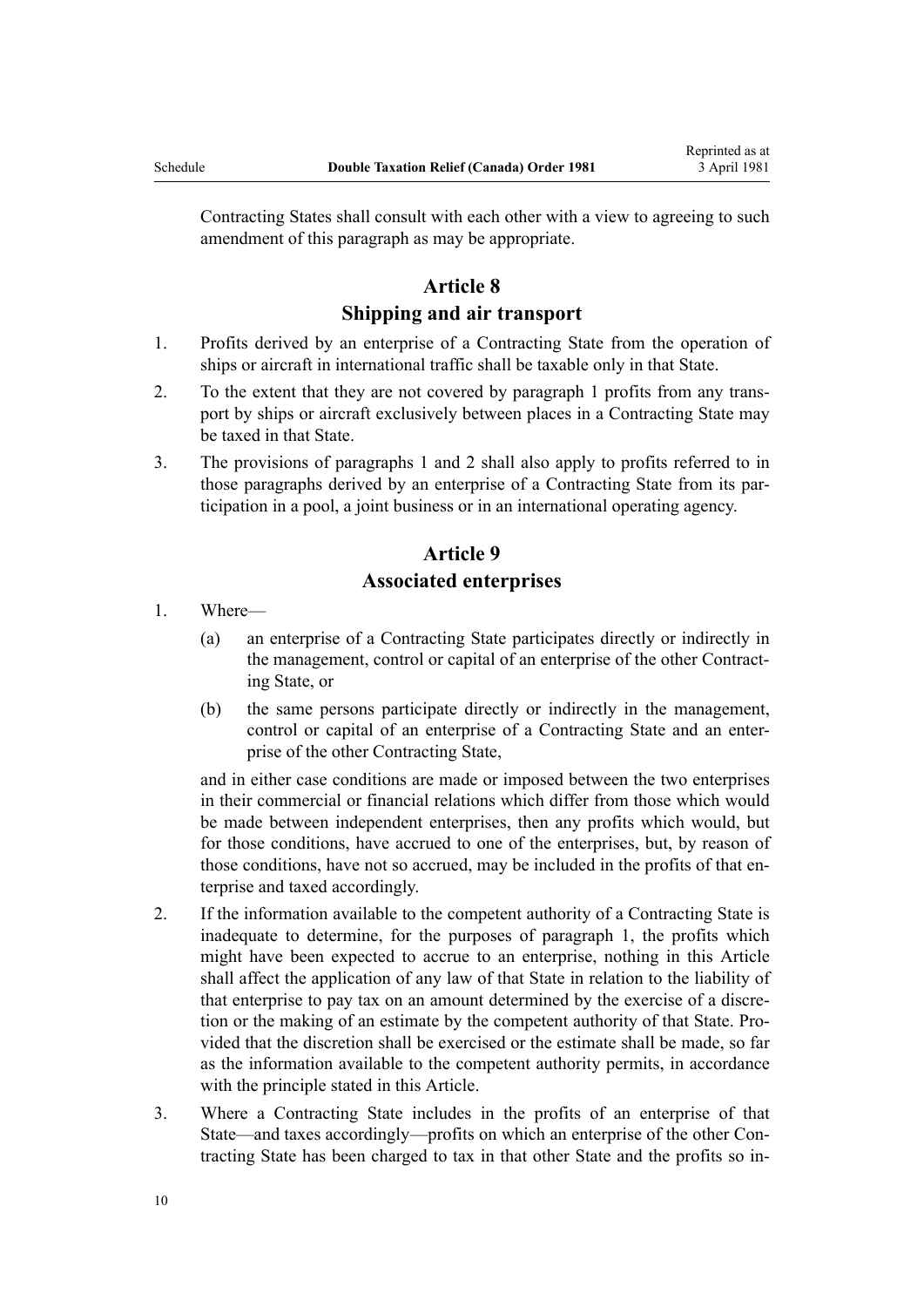Reprinted as at

cluded are profits which would have accrued to the enterprise of the first-mentioned State if the conditions made between the two enterprises had been those which would have been made between independent enterprises, then that other State shall, subject to the provisions of paragraph 4, make an appropriate adjustment to the amount of the tax charged therein on those profits. In determining such adjustment, due regard shall be had to the other provisions of this Convention and the competent authorities of the Contracting States shall if necessary consult each other.

4. The provisions of paragraph 3 relating to an appropriate adjustment are not applicable after the expiration of six (6) years after the end of the income year or the taxation year in respect of which a Contracting State has charged to tax the profits to which the adjustment would relate.

# **Article 10 Dividends**

- 1. Dividends paid by a company which is a resident of a Contracting State to a resident of the other Contracting State may be taxed in that other State.
- 2. However, such dividends may also be taxed in the Contracting State of which the company paying the dividends is a resident and according to the laws of that State, but if the recipient is the beneficial owner of the dividends the amount of tax so charged shall not exceed 15 percent of the gross amount of the dividends. The competent authorities of the Contracting States shall by mutual agreement settle the mode of application of this limitation.

This paragraph shall not affect the taxation of the company in respect of the profits out of which the dividends are paid.

- 3. The limitation on the amount of tax for which paragraph 2 provides shall not apply if the beneficial owner of the dividends, being a resident of a Contracting State, carries on business in the other Contracting State of which the company paying the dividends is a resident, through a permanent establishment situated therein, or performs in that other State independent personal services from a fixed base situated therein, and the holding in respect of which the dividends are paid is effectively connected with such permanent establishment or fixed base. Such dividends may be taxed separately or together with industrial or commercial profits according to the laws of the State in which the permanent establishment or the fixed base is situated.
- 4. Where a company which is a resident of a Contracting State derives profits or income from the other Contracting State, that other State may not impose any tax on the dividends paid by the company, except insofar as such dividends are paid to a resident of that other State or insofar as the holding in respect of which the dividends are paid is effectively connected with a permanent establishment or a fixed base situated in that other State.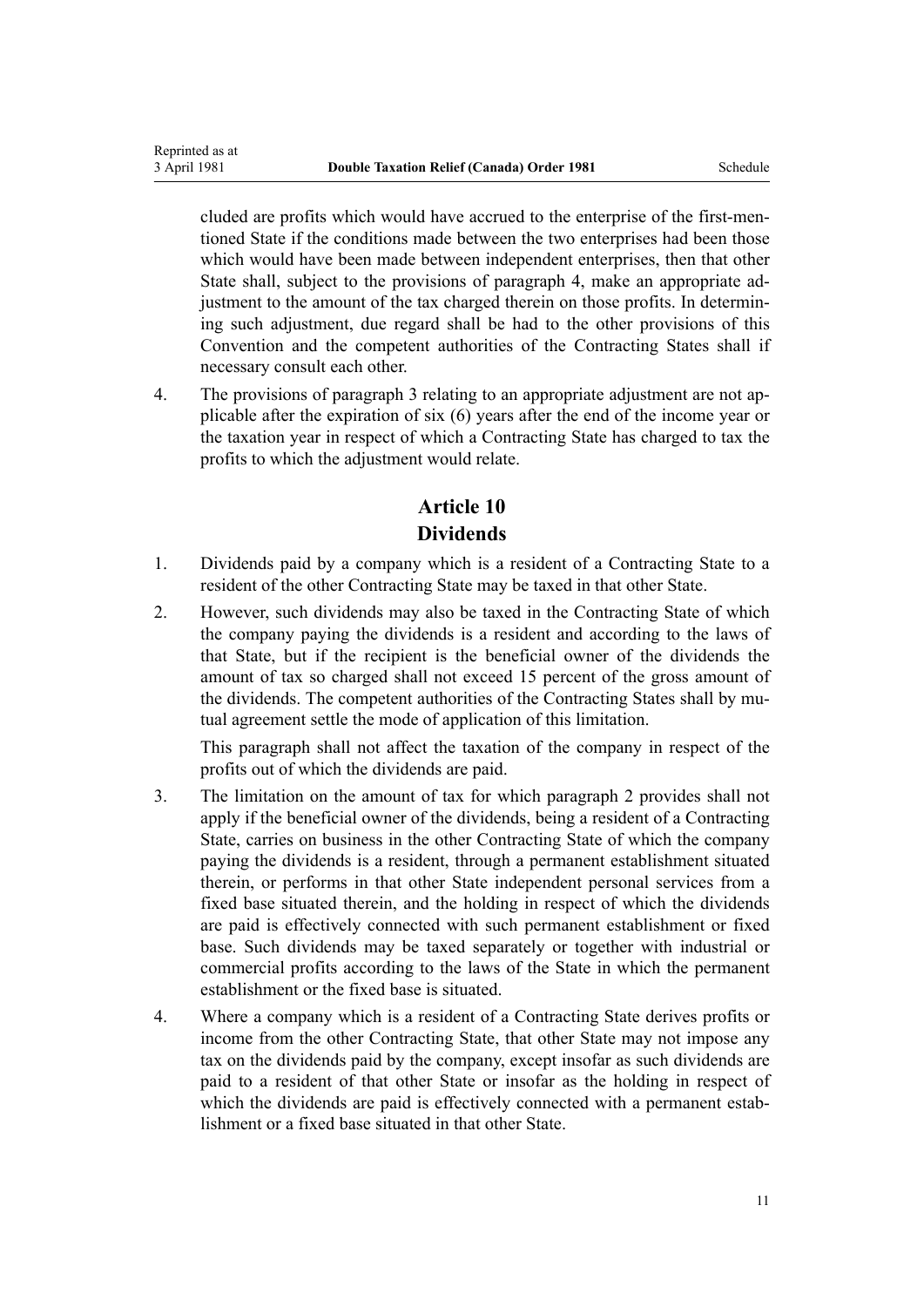5. A company which is a resident of New Zealand and which has a permanent establishment in Canada shall, in accordance with the provisions of Canadian law, remain subject to the additional tax on companies other than Canadian corporations, but the rate of such tax shall not exceed 15 percent.

# **Article 11 Interest**

- 1. Interest arising in a Contracting State and paid to a resident of the other Contracting State may be taxed in that other State.
- 2. However, such interest may also be taxed in the Contracting State in which it arises, and according to the laws of that State, but if the recipient is the beneficial owner of the interest the amount of tax so charged shall not exceed 15 percent of the gross amount of the interest. The competent authorities of the Contracting States shall by mutual agreement settle the mode of application of this limitation.

Penalty charges for late payment shall not be regarded as interest for the purpose of this Article.

- 3. The limitation on the amount of tax for which paragraph 2 provides shall not apply if the beneficial owner of the interest, being a resident of a Contracting State, carries on business in the other Contracting State in which the interest arises, through a permanent establishment situated therein, or performs in that other State independent personal services from a fixed base situated therein, and the indebtedness in respect of which the interest is paid is effectively connected with such permanent establishment or fixed base. Such interest may be taxed separately or together with industrial or commercial profits according to the laws of the State in which the permanent establishment or the fixed base is situated.
- 4. Interest shall be deemed to arise in a Contracting State when the payer is that State itself, a political subdivision, a local authority or a resident of that State. Where, however, the person paying the interest, whether he is a resident of a Contracting State or not, has in a Contracting State a permanent establishment or a fixed base in connection with which the indebtedness in respect of which the interest is paid was incurred, and such interest is borne by such permanent establishment or fixed base, then such interest shall be deemed to arise in the State in which the permanent establishment or fixed base is situated.
- 5. Where, by reason of a special relationship between the payer and the beneficial owner of the interest or between both of them and some other person, the amount of the interest paid, having regard to the indebtedness in respect of which it is paid, exceeds the amount which might have been expected to have been agreed upon in the absence of such relationship, the limitation provided for under paragraph 2 shall apply only to the last-mentioned amount. In such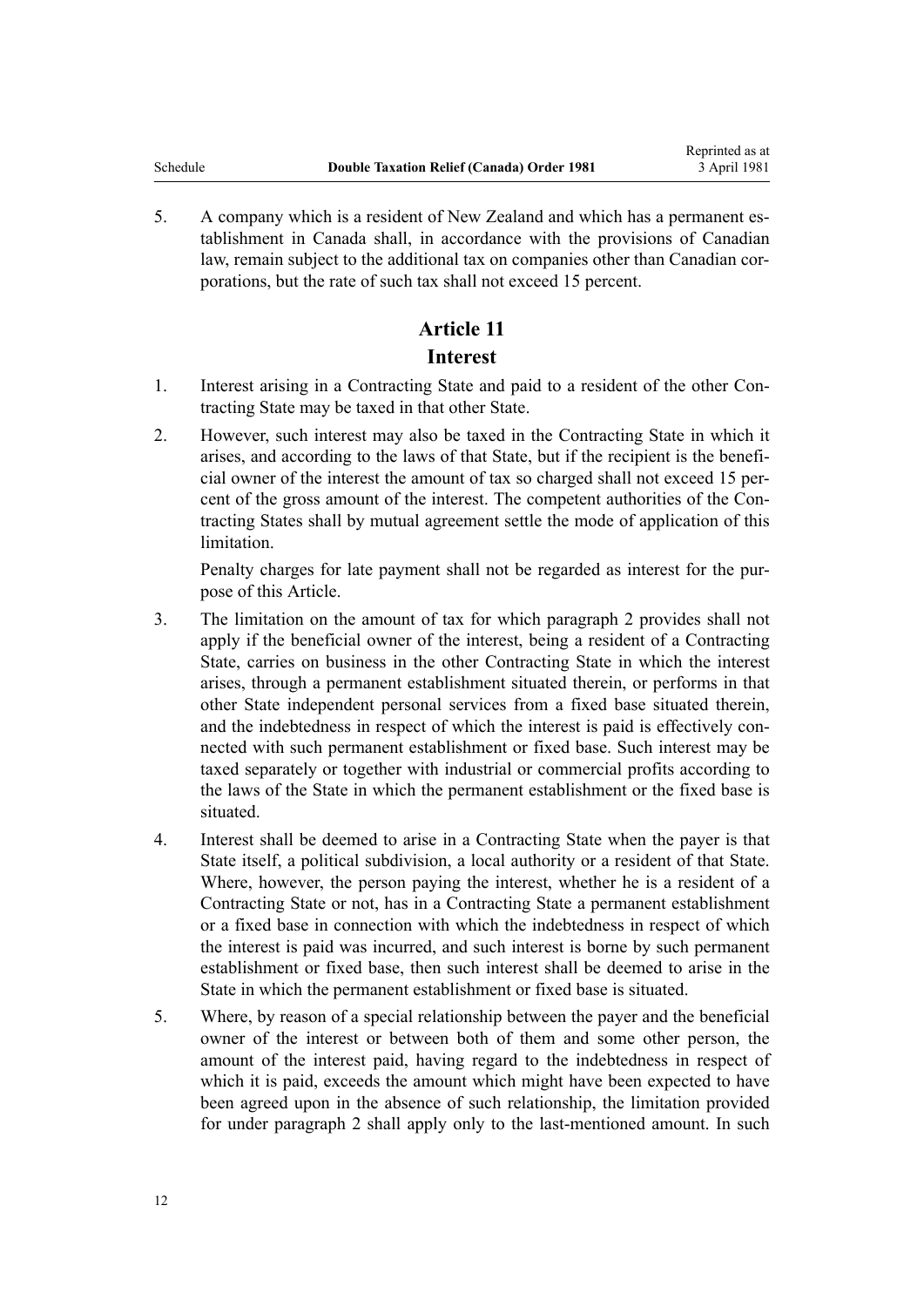case, the excess part of the payments shall remain taxable according to the laws of each Contracting State.

# **Article 12 Royalties**

- 1. Royalties arising in a Contracting State and paid to a resident of the other Contracting State may be taxed in that other State.
- 2. However, such royalties may also be taxed in the Contracting State in which they arise, and according to the laws of that State, but if the recipient is the beneficial owner of the royalties the amount of tax so charged shall not exceed 15 percent of the gross amount of the royalties. The competent authorities of the Contracting States shall by mutual agreement settle the mode of application of this limitation.
- 3. The term "royalties" as used in this Article means payments of any kind to the extent to which they are paid as consideration for—
	- (a) The use of, or the right to use, any—
		- (i) copyright, patent, design or model, plan, secret formula or process, trademark, or other like property or right;
		- (ii) industrial, commercial or scientific equipment;
		- (iii) motion picture films; or
		- (iv) films or video tapes for use in connection with television or tapes for use in connection with radio broadcasting;
	- (b) The supply of scientific, technical, industrial or commercial knowledge, information or assistance (including management services),—

but does not include payments within the meaning of subparagraph  $(b)(v)$  of paragraph 2 of Article 6.

- 4. The limitation on the amount of tax for which paragraph 2 provides shall not apply if the beneficial owner of the royalties, being a resident of a Contracting State, carries on business in the other Contracting State in which the royalties arise, through a permanent establishment situated therein, or performs in that other State independent personal services from a fixed base situated therein, and the knowledge, information, assistance, right or property in respect of which the royalties are paid is effectively connected with such permanent establishment or fixed base. Such royalties may be taxed separately or together with industrial or commercial profits according to the laws of the State in which the permanent establishment or the fixed base is situated.
- 5. Royalties shall be deemed to arise in a Contracting State when the payer is that State itself, a political subdivision, a local authority or a resident of that State. Where, however, the person paying the royalties, whether he is a resident of a Contracting State or not, has in a Contracting State a permanent establishment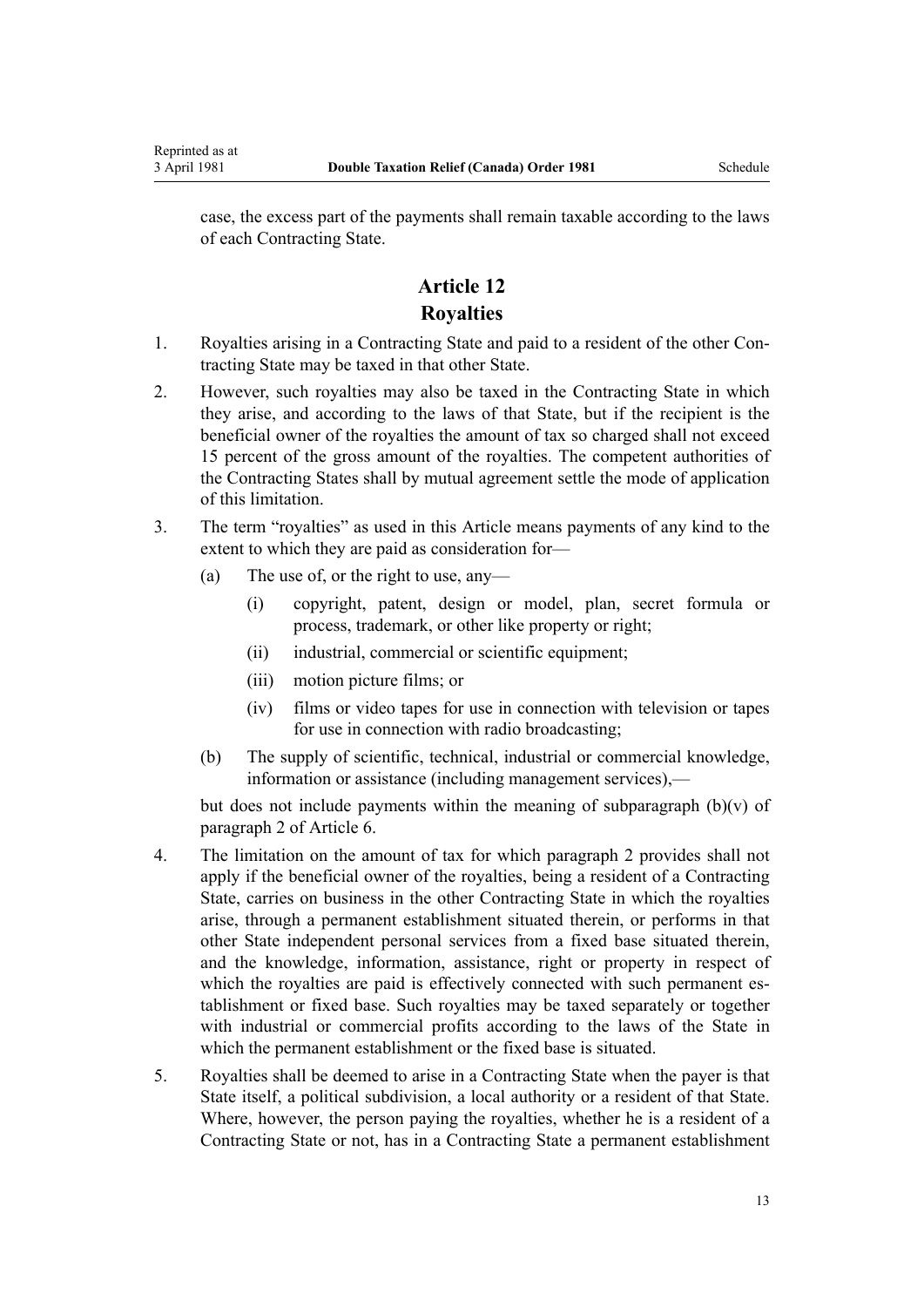or a fixed base in connection with which the liability to pay the royalties was incurred, and the royalties are borne by such permanent establishment or fixed base, then such royalties shall be deemed to arise in the State in which the permanent establishment or fixed base is situated.

6. Where, by reason of a special relationship between the payer and the beneficial owner of the royalties or between both of them and some other person, the amount of the royalties paid, having regard to what they are paid for, exceeds the amount which might have been expected to have been agreed upon in the absence of such relationship, the limitation provided for under paragraph 2 shall apply only to the last-mentioned amount. In such case, the excess part of the payments shall remain taxable according to the laws of each Contracting State.

# **Article 13 Alienation of property**

- 1. Income or gains from—
	- (a) the sale or other disposition of—
		- (i) real property, as defined in paragraph 2 of Article 6, situated in a Contracting State; or
		- (ii) any share or comparable interest in a company or association (including a partnership) whose assets consist wholly or principally of real property so situated; or
	- (b) the sale or other disposition of—
		- (i) any right relating to the operation of any mine, oil well, gas well, or quarry so situated or to the extraction, removal, or other exploitation of standing timber or of any natural resource so situated; or
		- (ii) any share or comparable interest in a company or association (including a partnership) whose assets consist wholly or principally of any such rights,—

may be taxed in that State and according to the law of that State.

2. Gains from the alienation of movable property forming part of the business property of a permanent establishment which an enterprise of a Contracting State has in the other Contracting State or of movable property pertaining to a fixed base available to a resident of a Contracting State in the other Contracting State for the purpose of performing independent personal services, including such gains from the alienation of such a permanent establishment (alone or with the whole enterprise) or of such fixed base, may be taxed in that other **State**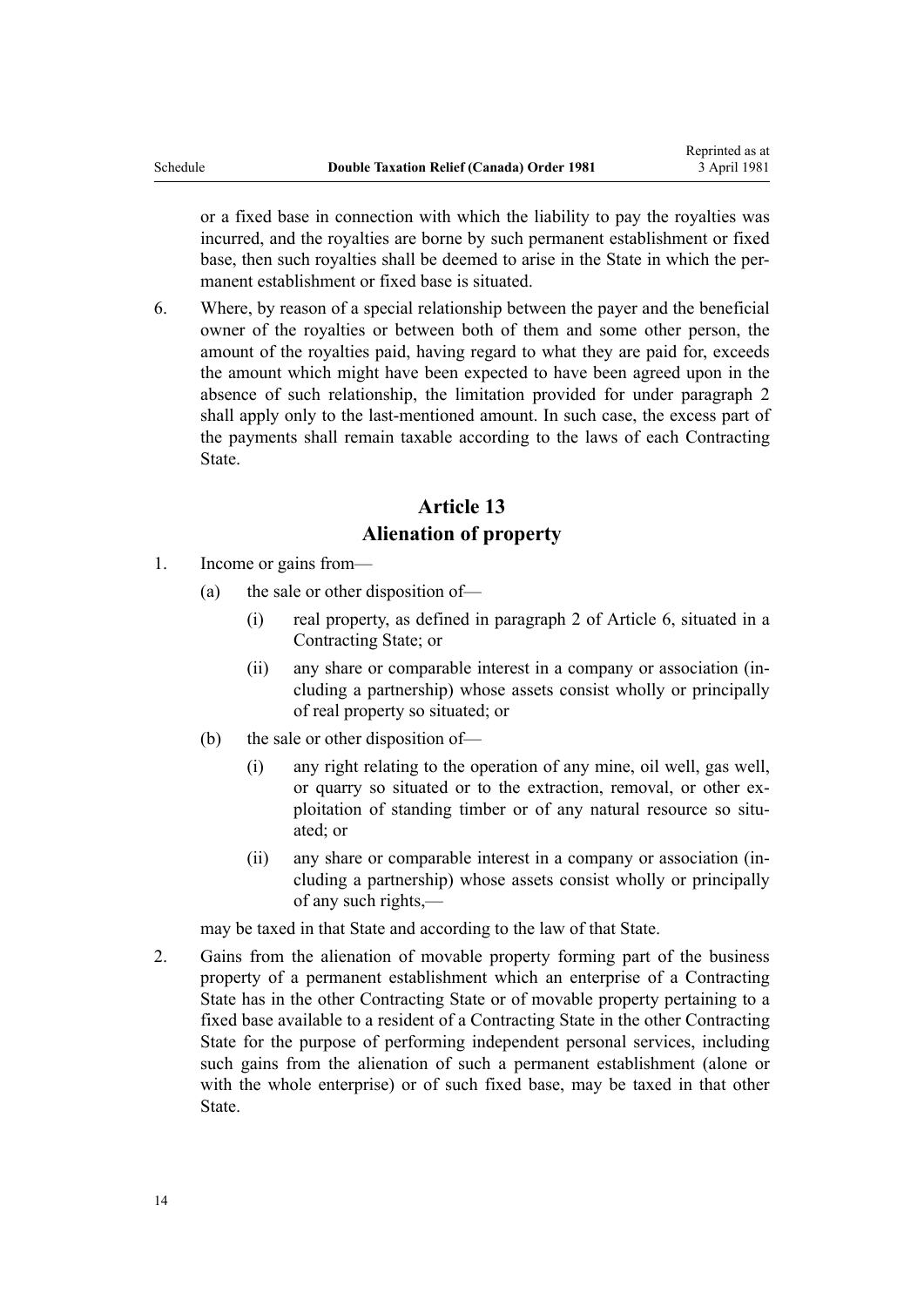#### **Personal services**

- 1. Subject to Articles 15, 17 and 18, remuneration or income derived by a resident of a Contracting State in respect of personal (including professional) services shall be taxable only in that State unless the services are performed in the other Contracting State. If the services are so performed such remuneration or income as is derived therefrom in respect thereof may be taxed in that other State.
- 2. Notwithstanding paragraph 1 remuneration or income derived by a resident of a Contracting State in respect of personal (including professional) services performed in the other Contracting State shall be taxable only in the first-mentioned State, if:
	- (a) the recipient is present in that other State for a period or periods not exceeding in the aggregate 183 days in the income year or the taxation year of that other State, and
	- (b) the remuneration or income is paid by or on behalf of a person who is not a resident of that other State, and
	- (c) the remuneration or income is not borne by a permanent establishment or a fixed base which that person has in that other State.
- 3. Notwithstanding the preceding provisions of this Article, remuneration or income in respect of services performed aboard a ship or aircraft operated in international traffic may be taxed in the Contracting State of which the operator is a resident.

# **Article 15 Directors' fees**

Directors' fees and other similar payments derived by a resident of a Contracting State in his capacity as a member of the board of directors of a company which is a resident of the other Contracting State may be taxed in that other State.

# **Article 16**

## **Entertainers and athletes**

- 1. Notwithstanding anything contained in this Convention, income derived by a resident of a Contracting State as an entertainer, such as a theatre, motion picture, radio or television artiste, or a musician, or as an athlete, from his personal activities as such exercised in the other Contracting State, may be taxed in that other State.
- 2. Where the services mentioned in paragraph 1 are provided in a Contracting State by an enterprise of the other Contracting State, then the profits derived from providing those services by such an enterprise may, notwithstanding any-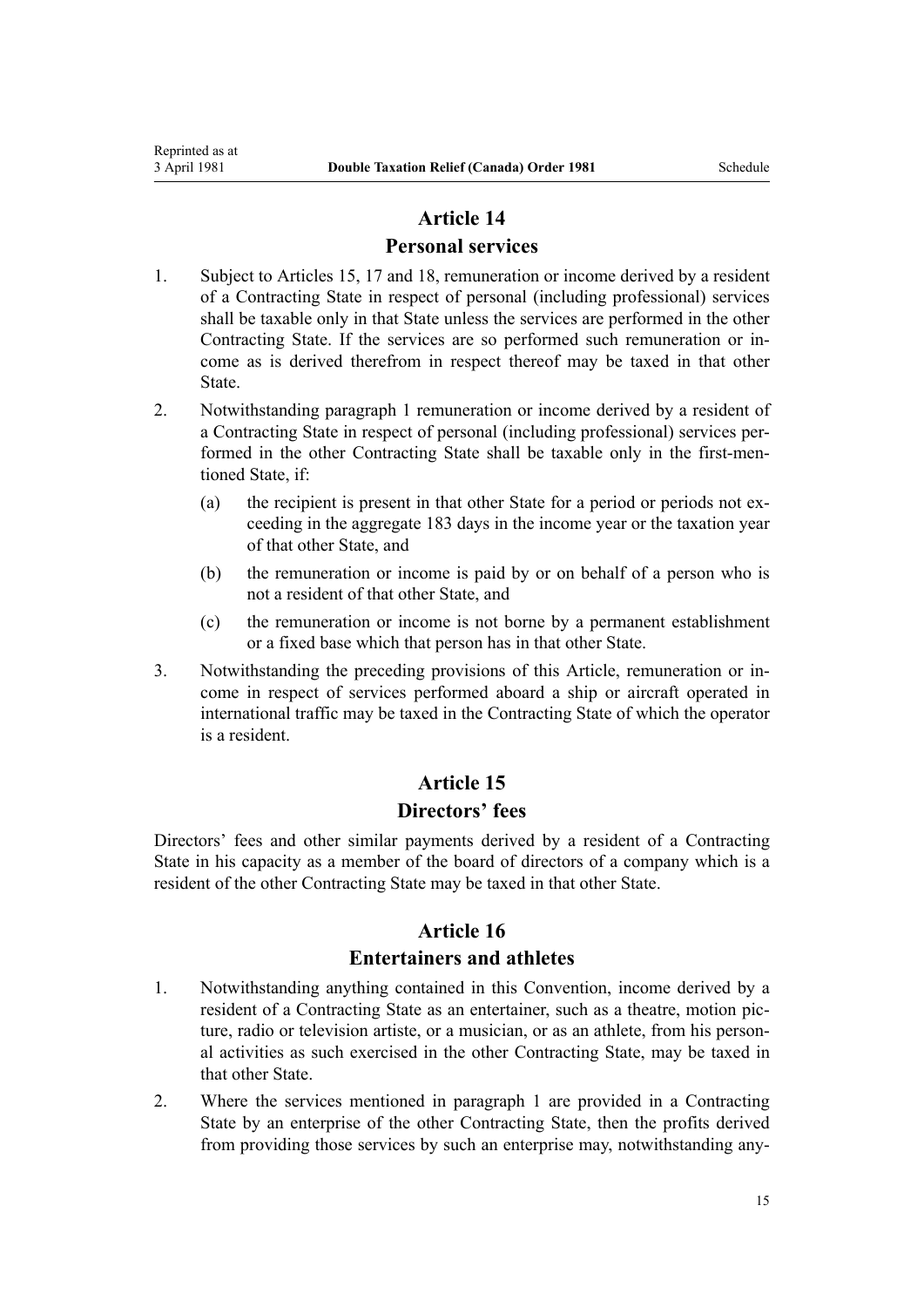thing contained in this Convention, be taxed in the first-mentioned State unless the enterprise is substantially supported from the public funds of the other State, including any political subdivision, local authority or statutory body thereof, in connection with the provision of such activities or unless the enterprise is a non-profit organisation no part of the income of which was payable to, or was otherwise available for the personal benefit of, any proprietor, member or shareholder thereof.

# **Article 17 Pensions**

- 1. Pensions and annuities arising in a Contracting State and paid to a resident of the other Contracting State shall, subject to the provisions of paragraph 2, be taxable only in that other State.
- 2. Pensions and annuities arising in a Contracting State and paid to a resident of the other Contracting State may also be taxed in the State in which they arise and according to the laws of that State in any taxation year or income year where they exceed the sum of 10,000 Canadian dollars in that year; provided that the tax so charged shall not exceed—
	- (a) In the case of pensions, the lesser of
		- (i) 15 percent of the gross amount of the payment, and
		- (ii) the rate determined by reference to the amount of tax that the recipient of the payment would otherwise be required to pay for the year on the total amount of the payment received by him in the year, if he were resident in the Contracting State in which the payment arises.
	- (b) In the case of annuities other than payments of any kind under an income-averaging annuity contract, 15 percent of the amount of the payment or payments that are subject to tax in that State.
- 3. The competent authorities of the Contracting States may, if necessary, agree to modify the sum mentioned in paragraph 2 as a result of monetary or economic developments.
- 4. In this Article the term "annuities" means stated sums payable periodically at stated times, during life or during a specified or ascertainable period of time, under an obligation to make the payments in return for adequate and full consideration in money or money's worth.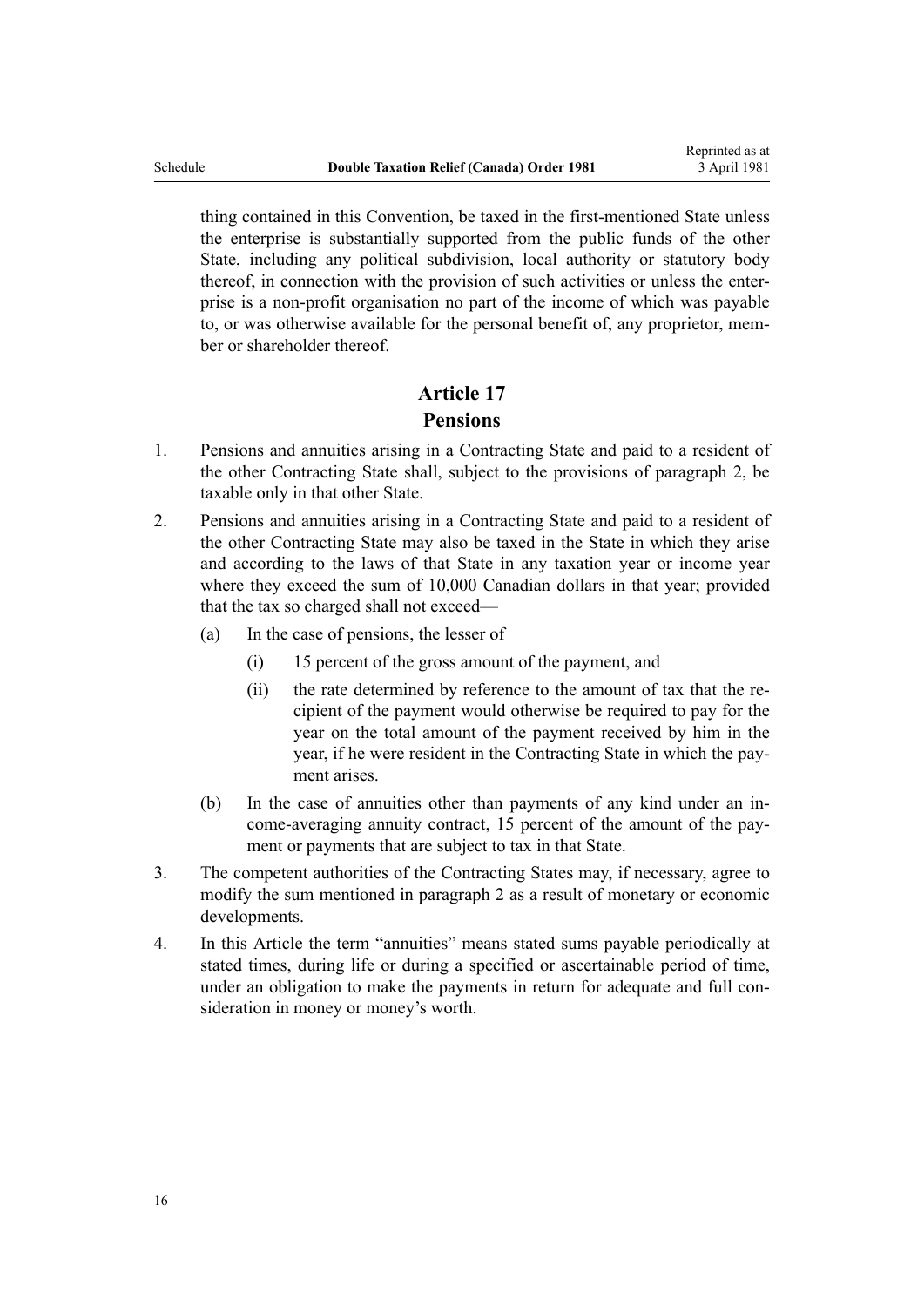#### **Government service**

- 1. (a) Remuneration, other than a pension, paid by a Contracting State or a political subdivision thereof to an individual in respect of services rendered to that State or subdivision shall be taxable only in that State.
	- (b) However, such remuneration shall be taxable only in the other Contracting State if the services are rendered in that State and the individual is a resident of that State who:
		- (i) is a national of that State; or
		- (ii) did not become a resident of that State solely for the purpose of rendering the services.
- 2. The provisions of Articles 14 and 15 shall apply to remuneration in respect of services rendered in connection with a business carried on by a Contracting State or a political subdivision thereof.

# **Article 19 Students**

Payments which a student or business apprentice who is or was immediately before visiting a Contracting State a resident of the other Contracting State and who is present in the first-mentioned State solely for the purpose of his education or training receives for the purpose of his maintenance, education or training shall not be taxed in that State, provided that such payments arise from sources outside that State.

# **Article 20**

#### **Other income**

- 1. Subject to the provisions of paragraph 2, items of income of a resident of a Contracting State which are not dealt with in the foregoing Articles of this Convention shall be taxable only in that State.
- 2. However, if such income is derived by a resident of a Contracting State from sources in the other Contracting State, such income may also be taxed in that other State and, subject to paragraph 3, according to the law of that State.
- 3. Where the income is income derived from an estate or trust resident in Canada by a resident of New Zealand, the Canadian tax on that income shall not exceed 15 percent of the gross amount of the income if it is subject to tax in New Zealand.
- 4. Nothing in this Article shall apply to either Contracting State to prevent the operation in the Contracting State of any provisions of its law at any time in force relating to the taxation of any income from the business of any form of insurance.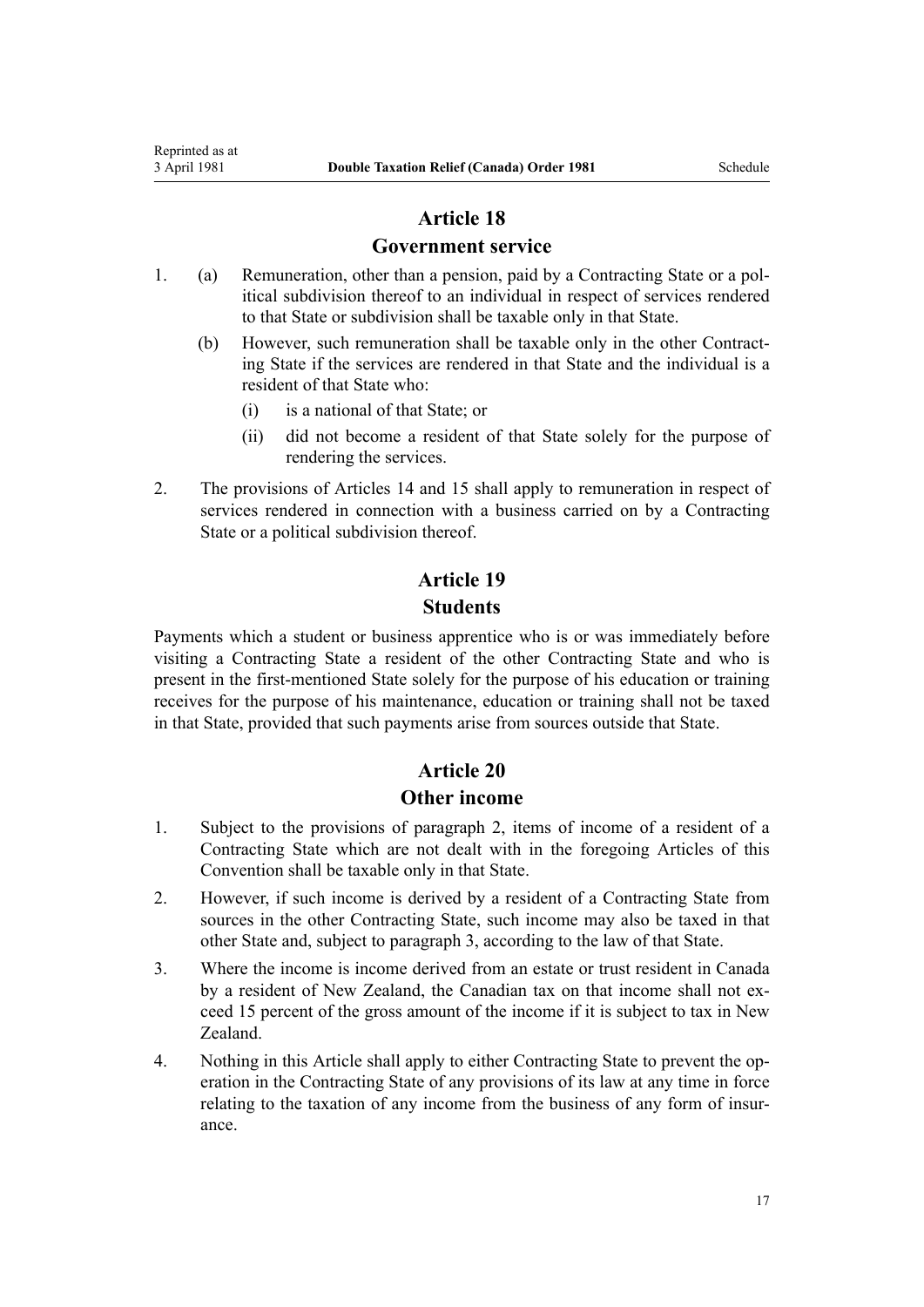## **Elimination of double taxation**

- 1. In the case of Canada, double taxation shall be avoided as follows:
	- (a) Subject to the existing provisions of the law of Canada regarding the deduction from tax payable in Canada of tax paid in a territory outside Canada and to any subsequent modification of those provisions—which shall not affect the general principle hereof—and unless a greater deduction or relief is provided under the laws of Canada, tax payable in New Zealand on profits, income or gains arising from sources in New Zealand shall be deducted from any Canadian tax payable in respect of such profits, income or gains.
	- (b) Subject to the existing provisions of the law of Canada regarding the determination of the exempt surplus of a foreign affiliate and to any subsequent modification of those provisions—which shall not affect the general principle hereof—for the purpose of computing Canadian tax, a company resident in Canada shall be allowed to deduct in computing its taxable income any dividend received by it out of the exempt surplus of a foreign affiliate resident in New Zealand.
- 2. Subject to any provisions of the law of New Zealand which may from time to time be in force and which relate to the allowance of a credit against New Zealand tax of tax paid in a country outside New Zealand (which shall not affect the general principle hereof), Canadian tax paid under the law of Canada and consistently with this Convention, whether directly or by deduction, in respect of income derived by a New Zealand resident from sources in Canada (excluding, in the case of a dividend, tax paid in respect of the profits out of which the dividend is paid) shall be allowed as a credit against New Zealand tax payable in respect of that income.
- 3. For the purposes of this Article, profits, income or gains of a resident of a Contracting State which are taxed in the other Contracting State consistently with this Convention shall be deemed to arise from sources in that other State.

## **Article 22**

#### **Mutual agreement procedure**

- 1. Where a resident of a Contracting State considers that the actions of one or both of the Contracting States result or will result for him in taxation not in accordance with this Convention, he may, without prejudice to the remedies provided by the national laws of those States, address to the competent authority of the Contracting State of which he is a resident an application in writing stating the grounds for claiming the revision of such taxation.
- 2. The competent authority referred to in paragraph 1 shall endeavour, if the objection appears to it to be justified and if it is not itself able to arrive at a satis-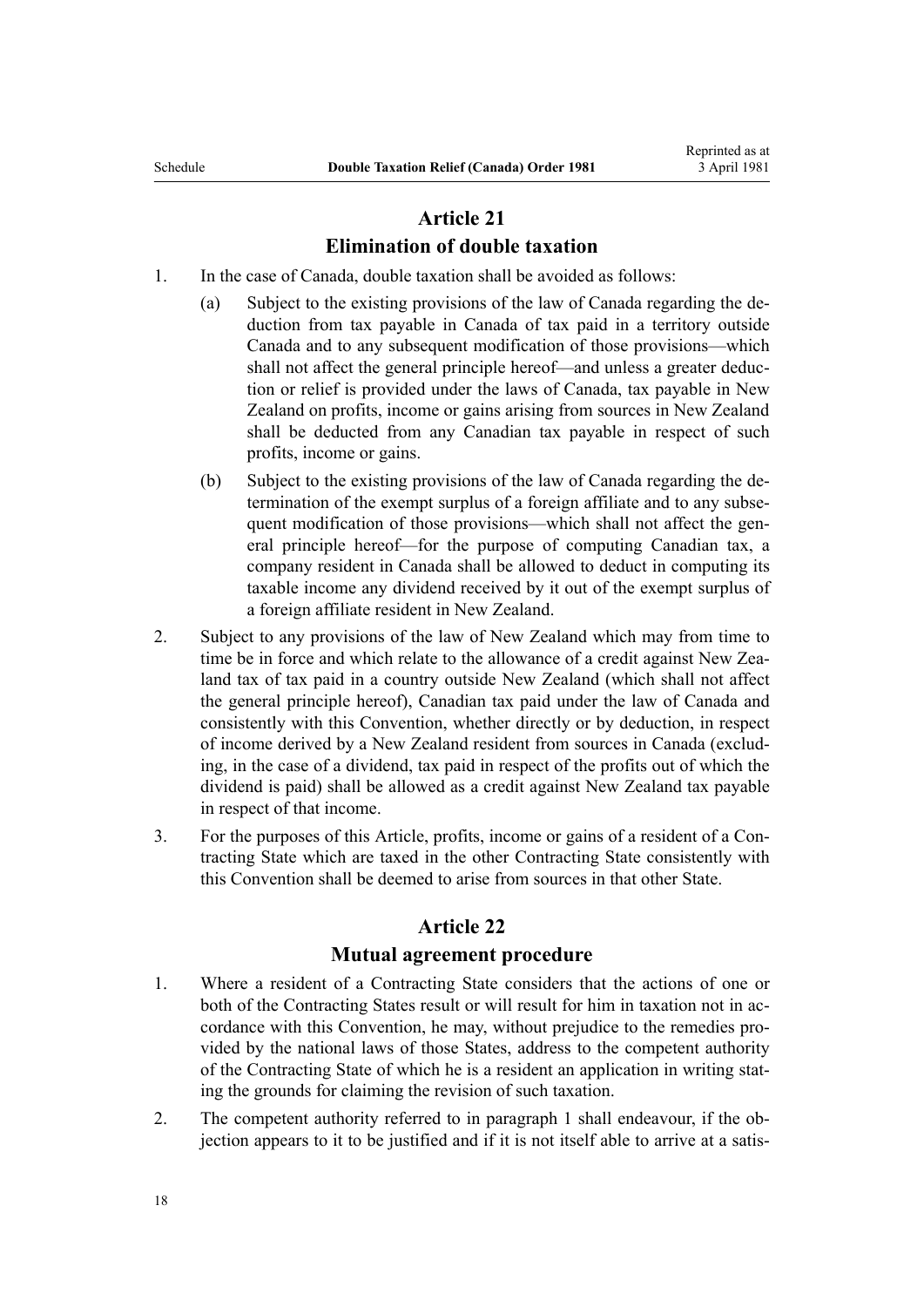Reprinted as at

factory solution, to resolve the case by mutual agreement with the competent authority of the other Contracting State, with a view to the avoidance of taxation not in accordance with the Convention.

- 3. The competent authorities of the Contracting States shall endeavour to resolve by mutual agreement any difficulties or doubts arising as to the interpretation or application of the Convention. In particular, the competent authorities of the Contracting States may consult together to endeavour to agree:
	- (a) to the same attribution of profits to a resident of a Contracting State and its permanent establishment situated in the other Contracting State;
	- (b) to the same allocation of income between a resident of a Contracting State and any associated person provided for in Article 9.
- 4. The competent authorities of the Contracting States may consult together for the elimination of double taxation in cases not provided for in the Convention.

# **Article 23 Exchange of information**

- 1. The competent authorities of the Contracting States shall exchange such information as is necessary for the carrying out of this Convention or of the domestic laws of the Contracting States concerning taxes covered by this Convention insofar as the taxation thereunder is not contrary to this Convention. The exchange of information is not restricted by Article 1. Any information received by a Contracting State shall be treated as secret in the same manner as information obtained under the domestic laws of that State and shall be disclosed only to persons or authorities (including courts and reviewing authorities) involved in the assessment or collection of, the enforcement in respect of, or the determination of appeals in relation to, the taxes which are the subject of the Convention. Such persons or authorities shall use the information only for such purposes. These persons or authorities may disclose the information in public court proceedings or in judicial decisions.
- 2. In no case shall the provisions of paragraph 1 be construed so as to impose on one of the Contracting States the obligation:
	- (a) to carry out administrative measures at variance with the laws or the administrative practice of that or of the other Contracting State;
	- (b) to supply particulars which are not obtainable under the laws or in the normal course of the administration of that or of the other Contracting State;
	- (c) to supply information which would disclose any trade, business, industrial, commercial or professional secret or trade process, or information, the disclosure of which would be contrary to public policy (ordre public).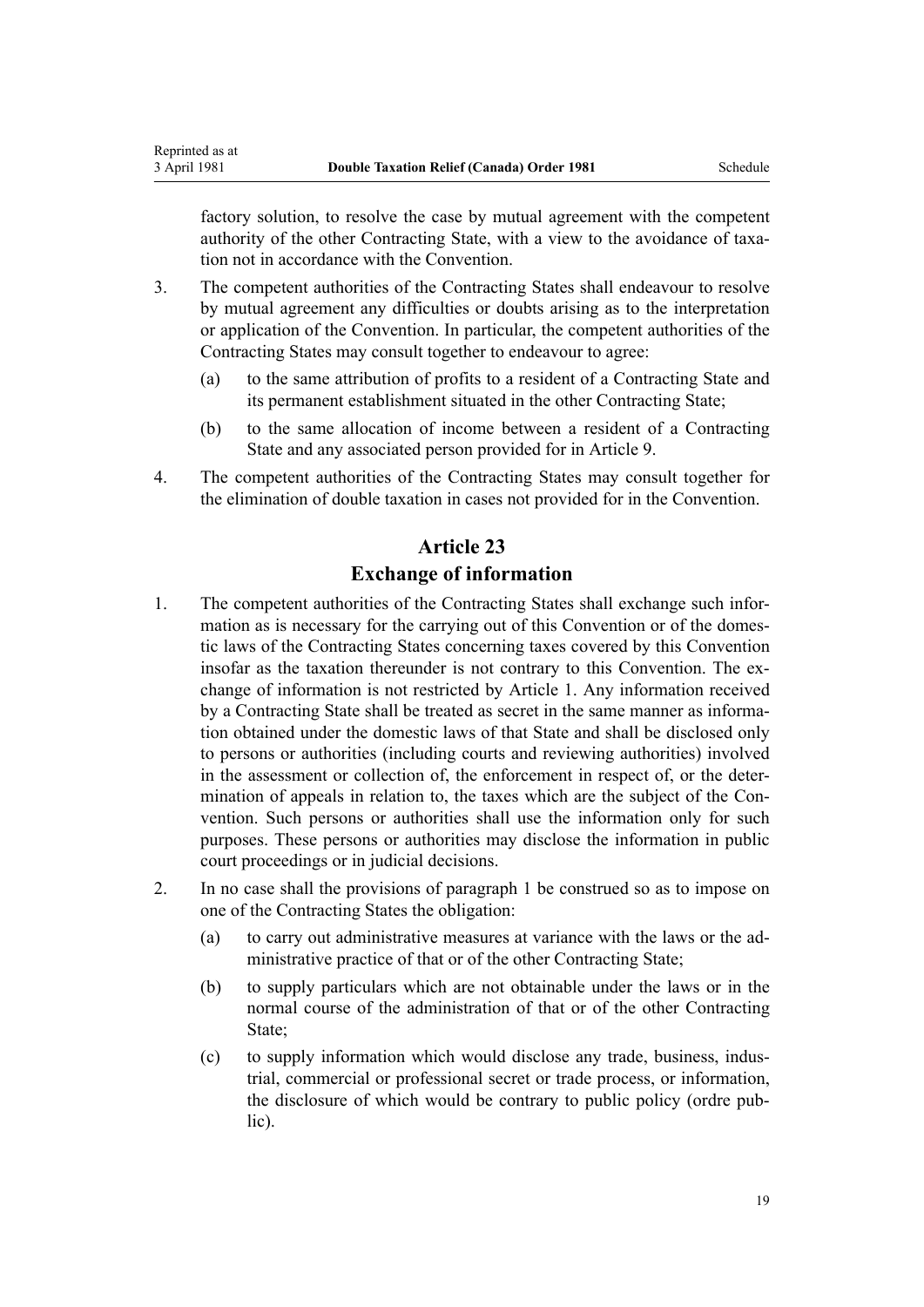#### **Diplomatic and consular officials**

- 1. Nothing in this Convention shall affect the fiscal privileges of members of diplomatic or consular missions under the general rules of international law or under the provisions of special agreements.
- 2. Notwithstanding Article 4, an individual who is a member of a diplomatic, consular or permanent mission of a Contracting State which is situated in the other Contracting State or in a third State shall be deemed for the purposes of this Convention to be a resident of the sending State if he is liable in the sending State to the same obligations in relation to tax on his total world income as are residents of that sending State.
- 3. This Convention shall not apply to International Organisations, to organs or officials thereof and to persons who are members of a diplomatic, consular or permanent mission of a third State, being present in a Contracting State and who are not liable in either Contracting State to the same obligations in relation to tax on their total world income as are residents thereof.

## **Article 25**

### **Territorial extension**

- 1. This Convention may be extended, either in its entirety or with modifications to any Territory for whose international relations either Contracting State is responsible, and which imposes taxes substantially similar in character to those to which this Convention applies. Any such extension shall take effect from such date and subject to such modifications and conditions (including conditions as to termination) as may be specified and agreed between the Contracting States in Notes to be exchanged through diplomatic channels or in any other manner in accordance with their constitutional procedures.
- 2. Unless otherwise agreed by both Contracting States, the termination of this Convention by one of them under Article 27 shall also terminate, in the manner provided for in that Article, the application of this Convention to any territory to which it has been extended under this Article.

## **Article 26**

#### **Entry into force**

- 1. Each of the Contracting States shall notify to the other the completion of the procedure required by its laws for the bringing into force of this Convention. This Convention shall enter into force on the date of the later of these notifications and shall thereupon have effect—
	- (a) in New Zealand—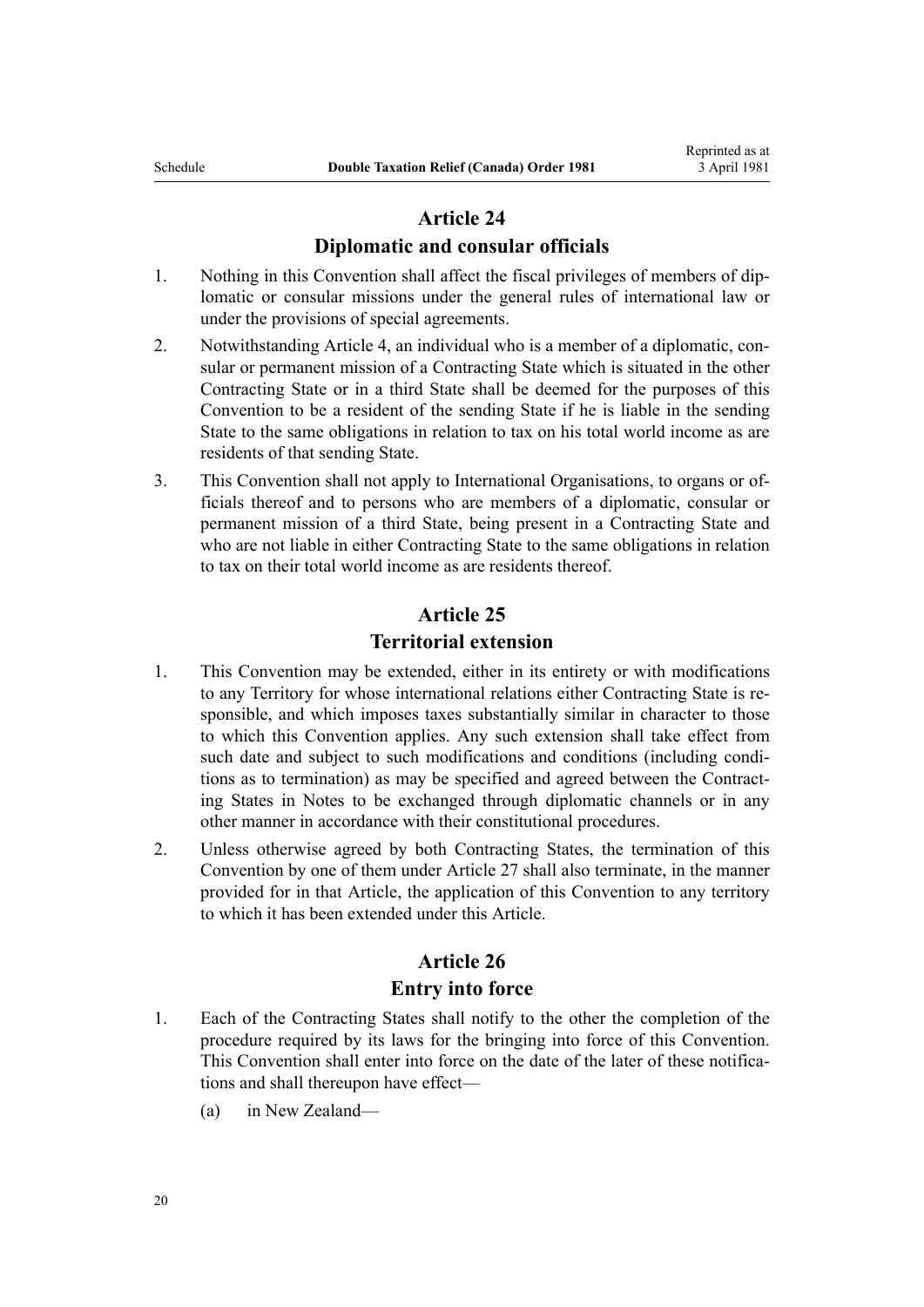- (i) in respect of withholding tax on income that is derived by a nonresident, in respect of income derived on or after 1 April 1976;
- (ii) in respect of other New Zealand tax, for any income year commencing on or after 1 April 1976;
- (b) in Canada—
	- (i) in respect of tax withheld at the source on amounts paid or credited to non-residents on or after 1 January 1976;
	- (ii) in respect of other Canadian tax, for taxation years commencing on or after 1 January 1976.
- 2. Subject to paragraph 3, the Agreement between the Government of New Zealand and the Government of Canada for the avoidance of double taxation and the prevention of fiscal evasion with respect to taxes on income signed at Ottawa on March 12, 1948 (in this Article referred to as "the 1948 Agreement") shall cease to have effect in relation to any tax in respect of which this Convention comes into effect in accordance with paragraph 1.
- 3. Where any provision of the 1948 Agreement would have afforded any greater relief from tax in one of the Contracting States than is afforded by this Convention, any such provision shall continue to have effect in that Contracting State—
	- (a) in the case of New Zealand in respect of withholding tax on income that is derived by a non-resident, in respect of income derived during any financial year commencing before the date of signature of this Convention and, in respect of other New Zealand tax, for any income year commencing before that date;
	- (b) in the case of Canada in respect of tax withheld at the source on amounts paid or credited to non-residents before 31 December in the calendar year during which this Convention was signed and, in respect of other Canadian tax for any taxation year commencing on or before that date.
- 4. The 1948 Agreement shall terminate on the last date on which it has effect in accordance with the foregoing provisions of this Article.

## **Termination**

This Convention shall continue in effect indefinitely, but either Contracting State may, on or before 30 June in any calendar year after the year 1983, give to the other Contracting State written notice of termination and, in that event, this Convention shall cease to be effective—

(a) in Canada—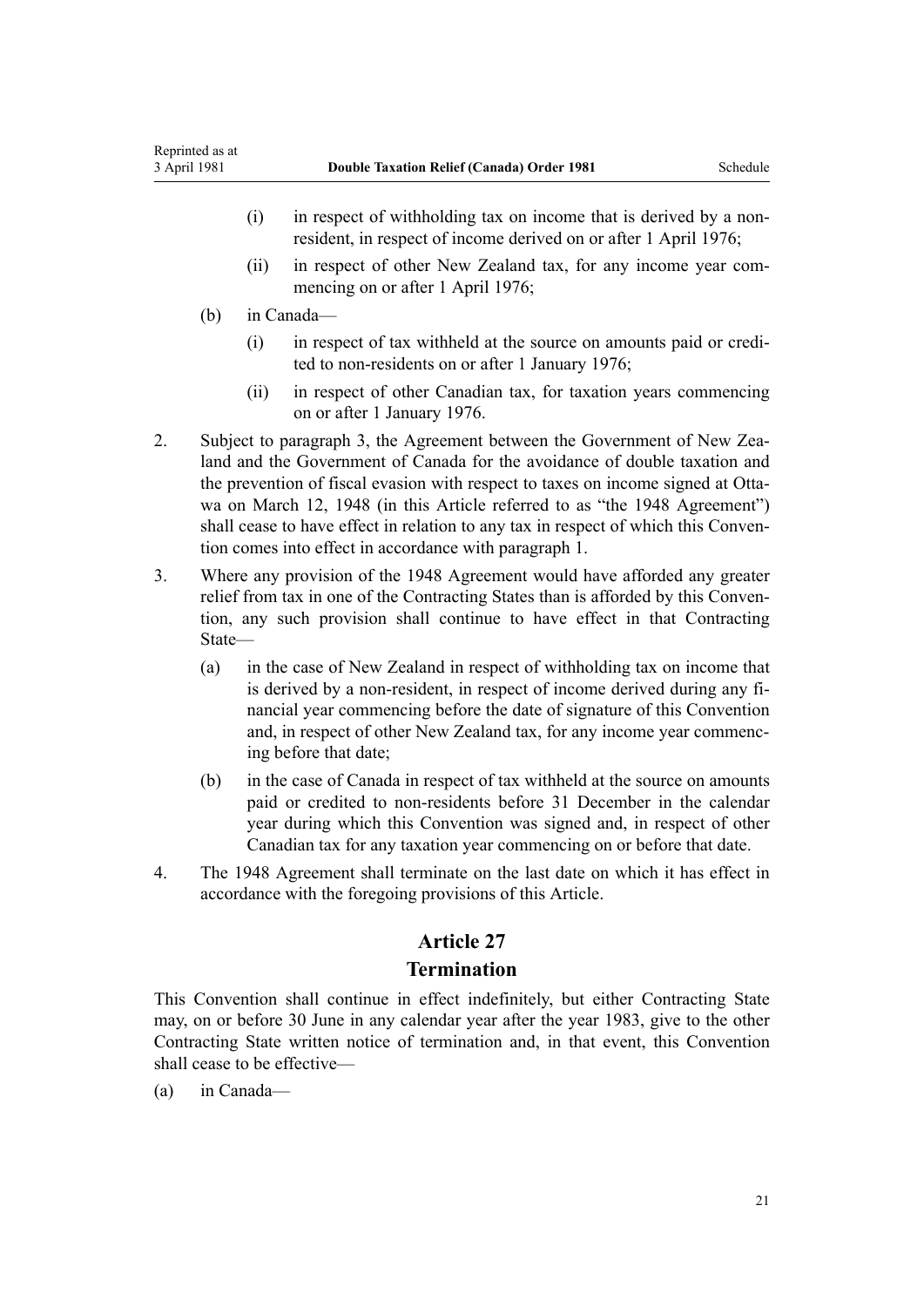- (i) in respect of tax withheld at the source on amounts paid or credited to non-residents on or after the first day of January in the calendar year immediately following that in which the notice is given; and
- (ii) in respect of other Canadian tax for taxation years commencing on or after the first day of January in the calendar year immediately following that in which the notice is given;
- (b) in New Zealand—

in respect of income derived during any income year commencing on or after 1st April in the calendar year immediately following that in which the notice is given.

IN WITNESS WHEREOF the undersigned, duly authorised thereto, have signed this **Convention** 

DONE at Wellington in duplicate this 13th day of May one thousand nine hundred and eighty in the English and French languages, each version being equally authentic.

For the Government of New Zealand Hugh Templeton

For the Government of Canada Edward C Lumley

#### **Protocol**

- 1. For the purposes of Article 6 and Article 13—
	- (a) the term "right" means any right, licence, permit, authority, title, option, privilege, or other concession, and includes a share or interest in any right, licence, permit, authority, title, option, privilege, or other concession; and
	- (b) a right as so defined shall be treated as being situated in the Contracting State in which the real property, mine, oil well, gas well, quarry, standing timber or natural resource to which it relates is situated.
- 2. Should New Zealand at any time after the date of signature include a non-discrimination Article in any of its double tax conventions then discussions will be held between the Contracting States to decide whether a non-discrimination Article should be included in the present Convention.
- 3. With respect to Article 17, it is understood that pensions paid by, or out of funds created by, the Government of New Zealand, or a political subdivision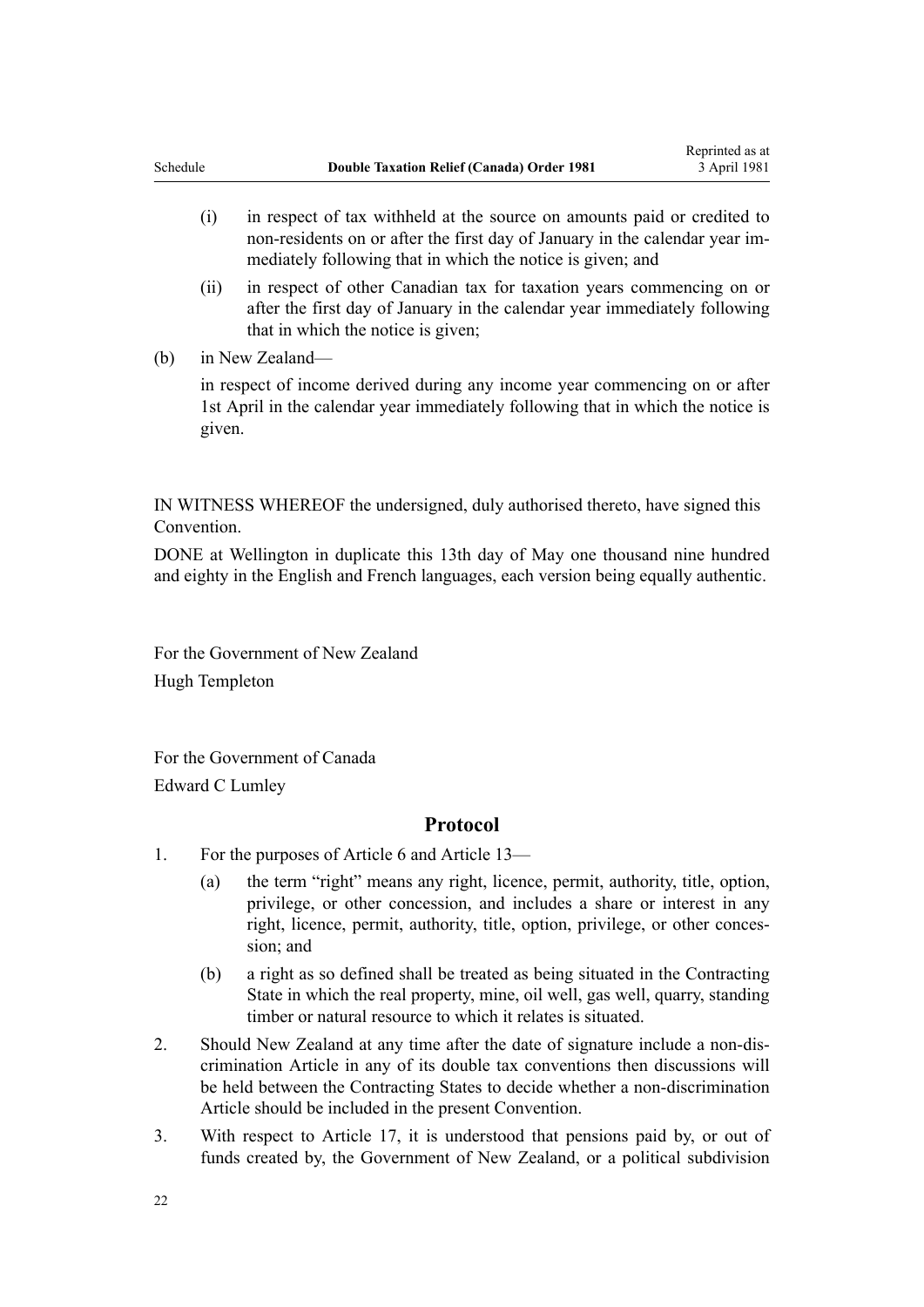thereof to any individual in respect of services rendered to the Government of New Zealand or subdivision thereof, shall be taxable only in New Zealand.

DONE at Wellington in duplicate this 13th day of May one thousand nine hundred and eighty in the English and French languages, each version being equally authentic.

For the Government of New Zealand Hugh Templeton

For the Government of Canada Edward C Lumley

> P G Millen, Clerk of the Executive Council.

Issued under the authority of the [Acts and Regulations Publication Act 1989.](http://prd-lgnz-nlb.prd.pco.net.nz/pdflink.aspx?id=DLM195097) Date of notification in *Gazette*: 2 April 1981.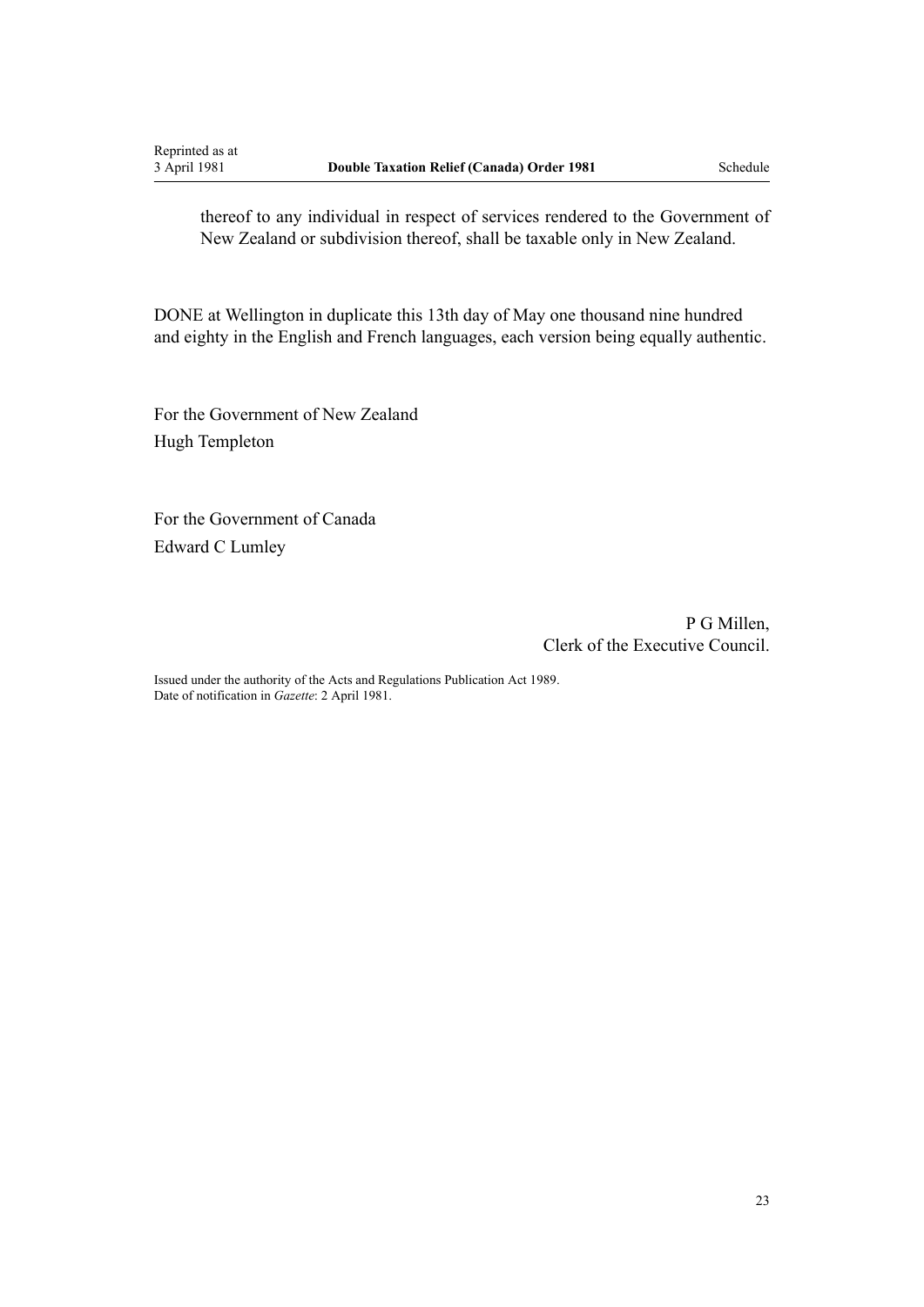#### **Contents**

#### 1 General

- 2 Status of reprints
- 3 How reprints are prepared
- 4 Changes made under section 17C of the Acts and Regulations Publication Act 1989
- 5 List of amendments incorporated in this reprint (most recent first)

#### **Notes**

#### *1 General*

This is a reprint of the Double Taxation Relief (Canada) Order 1981. The reprint incorporates all the amendments to the order as at 3 April 1981, as specified in the list of amendments at the end of these notes.

Relevant provisions of any amending enactments that contain transitional, savings, or application provisions that cannot be compiled in the reprint are also included, after the principal enactment, in chronological order. For more information, *see*<http://www.pco.parliament.govt.nz/reprints/>.

#### *2 Status of reprints*

Under [section 16D](http://prd-lgnz-nlb.prd.pco.net.nz/pdflink.aspx?id=DLM195439) of the Acts and Regulations Publication Act 1989, reprints are presumed to correctly state, as at the date of the reprint, the law enacted by the principal enactment and by the amendments to that enactment. This presumption applies even though editorial changes authorised by [section 17C](http://prd-lgnz-nlb.prd.pco.net.nz/pdflink.aspx?id=DLM195466) of the Acts and Regulations Publication Act 1989 have been made in the reprint.

This presumption may be rebutted by producing the official volumes of statutes or statutory regulations in which the principal enactment and its amendments are contained.

#### *3 How reprints are prepared*

A number of editorial conventions are followed in the preparation of reprints. For example, the enacting words are not included in Acts, and provisions that are repealed or revoked are omitted. For a detailed list of the editorial conventions, *see* <http://www.pco.parliament.govt.nz/editorial-conventions/>or Part 8 of the *Tables of New Zealand Acts and Ordinances and Statutory Regulations and Deemed Regulations in Force*.

#### *4 Changes made under section 17C of the Acts and Regulations Publication Act 1989*

[Section 17C](http://prd-lgnz-nlb.prd.pco.net.nz/pdflink.aspx?id=DLM195466) of the Acts and Regulations Publication Act 1989 authorises the making of editorial changes in a reprint as set out in [sections 17D](http://prd-lgnz-nlb.prd.pco.net.nz/pdflink.aspx?id=DLM195468) and [17E](http://prd-lgnz-nlb.prd.pco.net.nz/pdflink.aspx?id=DLM195470) of that Act so that, to the extent permitted, the format and style of the reprinted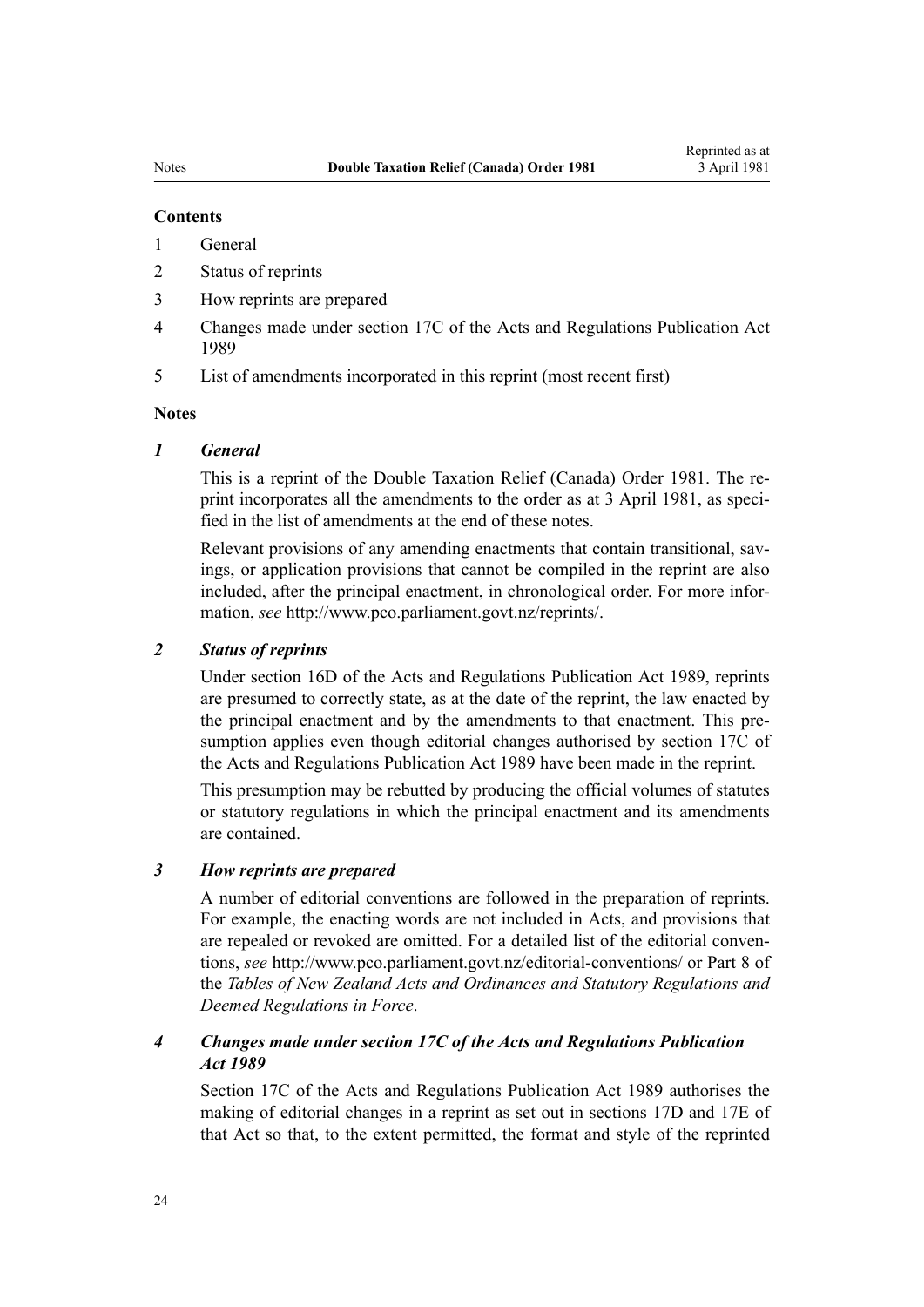enactment is consistent with current legislative drafting practice. Changes that would alter the effect of the legislation are not permitted.

A new format of legislation was introduced on 1 January 2000. Changes to legislative drafting style have also been made since 1997, and are ongoing. To the extent permitted by [section 17C](http://prd-lgnz-nlb.prd.pco.net.nz/pdflink.aspx?id=DLM195466) of the Acts and Regulations Publication Act 1989, all legislation reprinted after 1 January 2000 is in the new format for legislation and reflects current drafting practice at the time of the reprint.

In outline, the editorial changes made in reprints under the authority of [section](http://prd-lgnz-nlb.prd.pco.net.nz/pdflink.aspx?id=DLM195466) [17C](http://prd-lgnz-nlb.prd.pco.net.nz/pdflink.aspx?id=DLM195466) of the Acts and Regulations Publication Act 1989 are set out below, and they have been applied, where relevant, in the preparation of this reprint:

- omission of unnecessary referential words (such as "of this section" and "of this Act")
- typeface and type size (Times Roman, generally in 11.5 point)
- layout of provisions, including:
	- *indentation*
	- position of section headings (eg, the number and heading now appear above the section)
- format of definitions (eg, the defined term now appears in bold type, without quotation marks)
- format of dates (eg, a date formerly expressed as "the 1st day of January 1999" is now expressed as "1 January 1999")
- position of the date of assent (it now appears on the front page of each Act)
- punctuation (eg, colons are not used after definitions)
- Parts numbered with roman numerals are replaced with arabic numerals, and all cross-references are changed accordingly
- case and appearance of letters and words, including:
	- format of headings (eg, headings where each word formerly appeared with an initial capital letter followed by small capital letters are amended so that the heading appears in bold, with only the first word (and any proper nouns) appearing with an initial capital letter)
	- small capital letters in section and subsection references are now capital letters
- schedules are renumbered (eg, Schedule 1 replaces First Schedule), and all cross-references are changed accordingly
- running heads (the information that appears at the top of each page)